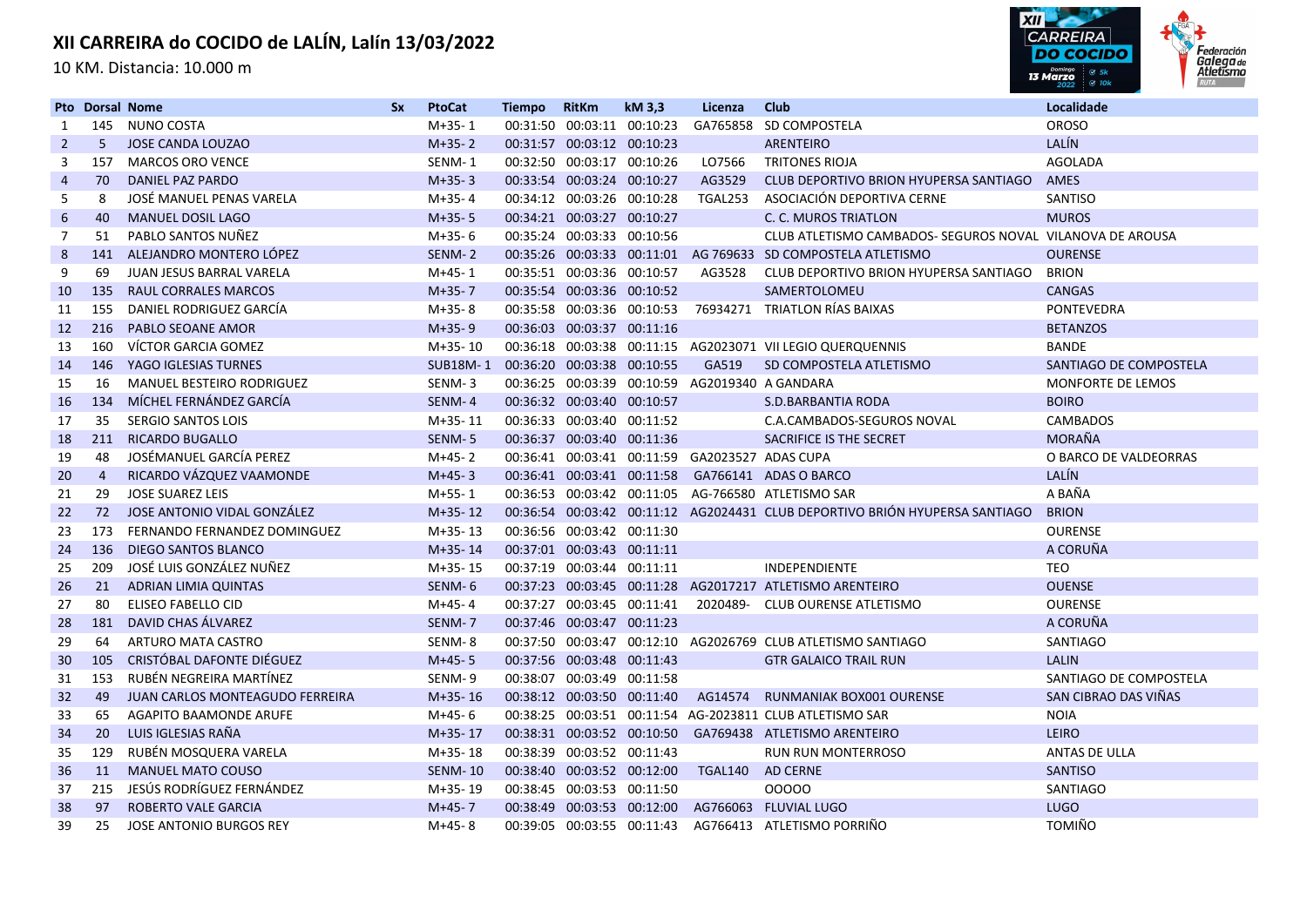| 40 | 73             | <b>MARCOS MAYO AGRAFOJO</b>          | $M+35-20$                           | 00:39:07 00:03:55 00:12:05 | AG3619  | CLUB DEPORTIVO BRIÓN HYUPERSA SANTIAGO                                                                   | <b>ROIS</b>            |
|----|----------------|--------------------------------------|-------------------------------------|----------------------------|---------|----------------------------------------------------------------------------------------------------------|------------------------|
| 41 | 23             | MIGUEL IGLESIAS AMORES               | <b>SENM-11</b>                      |                            |         | 00:39:07 00:03:55 00:12:06 AG2016188 ATLETISMO ARENTEIRO                                                 | <b>VEDRA</b>           |
| 42 | 33             | <b>HUGO DURAN ALVAREZ</b>            | $M+35-21$                           | 00:39:08 00:03:55 00:11:49 |         | <b>C.A.VETERANOS DE SAMIL</b>                                                                            | <b>PONTEVEDRA</b>      |
| 43 | 123            | JOSÉ JULIÁN BELTRÁN TABOADA          | M+45-9                              | 00:39:15 00:03:56 00:12:04 |         | <b>RUN PONTEVEDRA</b>                                                                                    | <b>PONTEVEDRA</b>      |
| 44 | 92             | <b>FRAN OVIEDO BOUZAS</b>            | $M+35-22$                           | 00:39:16 00:03:56 00:11:57 |         | <b>DESGUACES FERREIRO</b>                                                                                | <b>NOIA</b>            |
| 45 | 104            | MANUEL GONZÁLEZ ADÁN                 | M+45-10                             | 00:39:19 00:03:56 00:11:46 |         | <b>GTR GALAICO TRAIL RUN</b>                                                                             | LALIN                  |
| 46 | 79             | <b>MARCOS VILA CID</b>               | <b>SENM-12</b>                      | 00:39:28 00:03:57 00:11:42 |         | CLUB NATACIÓN PABELLÓN OURENSE                                                                           | <b>ALLARIZ</b>         |
| 47 | 67             | <b>OSCAR FRESNEDO ARIAS</b>          | $M+35-23$                           | 00:39:30 00:03:57 00:12:13 |         |                                                                                                          | VILABOA (CULLEREDO)    |
| 48 | 38             | MÍCHEL REMIGIO LORENZO               | $M+45-11$                           | 00:39:40 00:03:58 00:12:19 |         | CABO DE PEÑAS                                                                                            | O CARBALLIÑO           |
| 49 | 74             | FÉLIX QUINTELA PAIS                  | <b>SENM-13</b>                      | 00:39:41 00:03:59 00:12:00 | AG10941 | CLUB DEPORTIVO BRIÓN HYUPERSA SANTIAGO                                                                   | <b>BRIÓN</b>           |
| 50 | 50             | ÁLVARO ZARAUZA BEIRAS                | $M+35-24$                           | 00:39:42 00:03:59 00:12:05 | AG11767 | CLUBATLETISMOBRIONHYUPERSASANTIAGO                                                                       | <b>BERTAMIRANS</b>     |
| 51 | 71             | JOSÉ MANUEL VÁZQUEZ MATO             | $M+35-25$                           | 00:39:45 00:03:59 00:12:06 | AG3523  | CLUB DEPORTIVO BRIÓN HYUPERSA SANTIAGO                                                                   | AMES                   |
| 52 | 47             | <b>TIAGO NOGUEIRA</b>                |                                     |                            |         | SUB18M-2 00:39:46 00:03:59 00:12:22 FPA-136897 CENTRO DE ATLETISMO DE ARCOS DE VALDEVEZ PAREDES DE COURA |                        |
| 53 | 3              | PATRICIA VARELA SANTISO              | F-1 SENF-1                          | 00:39:51 00:04:00 00:12:19 | AG2604  | ATLETISMO ARENTEIRO                                                                                      |                        |
| 54 | 202            | ADRIAN RODRIGUEZ CASTRO              | <b>SENM-14</b>                      | 00:39:54 00:04:00 00:12:13 |         | AG15050 A.D LIMIA ACTIVA                                                                                 | XINZO DE LIMIA         |
| 55 | 98             | CAMILO FRAMIÑÁN LAMAZARES            | <b>SENM-15</b>                      | 00:39:56 00:04:00 00:12:19 |         |                                                                                                          | LALIN                  |
| 56 | 62             | <b>PABLO FERNANDEZ DIAZ</b>          | <b>SUB20M-1</b>                     | 00:40:04 00:04:01 00:11:39 | GA807   | <b>CLUB ATLETISMO RIBADEO</b>                                                                            | <b>RIBADEO</b>         |
| 57 | 119            | JUAN MAYO BALDERRABANO               | M+35-26                             | 00:40:14 00:04:02 00:12:03 |         | PAVIMENTOS NOIA                                                                                          | <b>NOIA</b>            |
| 58 | 39             | DIONISIO MUÑIZ GONZALEZ              | $M+35-27$                           | 00:40:17 00:04:02 00:12:26 | AG11197 | C. A. CAMBADOS - SEGUROS NOVAL                                                                           | <b>CAMBADOS</b>        |
| 59 | 117            | JOSÉ ANTONIO VELOSO MIRANDA          | M+45-12                             | 00:40:22 00:04:03 00:12:46 |         | PATO BLANCO                                                                                              | <b>OURENSE</b>         |
| 60 | 31             | <b>JUAN RIVAS CASTRO</b>             | $M+55-2$                            |                            |         | 00:40:23  00:04:03  00:12:04  AG2028281  C.A. CAMBADOS - SEGUROS NOVAL                                   | <b>CAMBADOS</b>        |
| 61 | 148            | MANUEL BARREIROS FORMOSO             | M+35-28                             | 00:40:30 00:04:03 00:12:18 |         | <b>SERRES RUNNERS</b>                                                                                    | <b>MUROS</b>           |
| 62 | 112            | <b>GERARDO RAPOSO BUJAN</b>          | $M+45-13$                           | 00:40:42 00:04:05 00:12:48 |         | GA17643 LUCUS CAIXA RURAL                                                                                | <b>LUGO</b>            |
| 63 | 171            | SUSO GONZALEZ VAZQUEZ                | M+45-14                             | 00:40:50 00:04:05 00:11:53 |         |                                                                                                          | LALIN                  |
| 64 | 154            | <b>MARTIN REGO POSE</b>              | <b>SENM-16</b>                      | 00:41:16 00:04:08 00:12:32 |         |                                                                                                          | <b>VIMIANZO</b>        |
| 65 | 188            | HÉCTOR CAJARAVILLE ARAÚJO            | $M+45-15$                           | 00:41:39 00:04:10 00:12:41 |         |                                                                                                          | SANTIAGO DE COMPOSTELA |
| 66 | $\overline{7}$ | <b>JAVIER DIAZ CID</b>               | <b>SENM-17</b>                      | 00:41:42 00:04:11 00:12:23 |         | A. D. LIMIACTIVA                                                                                         | <b>ALLARIZ</b>         |
| 67 | 213            | JOSÉ VARELA PÁJARO                   | M+45-16                             | 00:41:42 00:04:11 00:13:15 |         | <b>RUNNERCRUCES</b>                                                                                      | <b>VILA DE CRUCES</b>  |
| 68 | 206            | JOSE LUIS CAGIDE FERNANDEZ           | $M+35-29$                           | 00:41:53 00:04:12 00:13:11 |         | <b>MONTES DO DEZA</b>                                                                                    | <b>LALIN</b>           |
| 69 | 180            | ESTEBAN MIGUEZ REGUERA               | M+45-17                             | 00:41:54 00:04:12 00:13:12 |         |                                                                                                          | <b>PONTEVEDRA</b>      |
| 70 | 174            | <b>BORJA CID BORRAJO</b>             | $M+35-30$                           | 00:42:02 00:04:13 00:13:15 |         |                                                                                                          | <b>SEIXALBO</b>        |
| 71 | 28             | E. VANESA BLANCO REY                 | $F-2$ W+35-1                        | 00:42:03 00:04:13 00:13:31 |         | AG14672 ATLETISMO SAR                                                                                    | <b>BERTAMIRANS</b>     |
| 72 | 106            | JUAN JESÚS VARELA AMIGO              | $M+35-31$                           | 00:42:05 00:04:13 00:12:54 |         |                                                                                                          | LALÍN                  |
| 73 | 234            | PEDRO RODRIGUEZ VELILLA              | SUB18M-3 00:42:17 00:04:14 00:13:01 |                            |         | <b>C.A.VETERANOS DE SAMIL</b>                                                                            | <b>VIGO</b>            |
| 74 | 170            | MODESTO NUÑEZ                        | $M+55-3$                            | 00:42:18 00:04:14 00:12:45 |         |                                                                                                          | <b>ORENSE</b>          |
| 75 | 32             | BASILIO CAMIÑA UCHA                  | M+35-32                             | 00:42:19 00:04:14 00:12:51 |         | AG14781 C. A. CAMBADOS-SEGUROS NOVAL                                                                     | MEAÑO                  |
| 76 | 10             | CLAUDIO SÁNCHEZ MOURAZOS             | $M+35-33$                           | 00:42:27 00:04:15 00:13:12 |         | A.D. CERNE                                                                                               | <b>MELIDE</b>          |
| 77 | 210            | JAVIER SADA GONZALEZ                 | <b>SENM-18</b>                      | 00:42:31 00:04:16 00:13:41 |         | ATLETISMO A ESTRADA                                                                                      | <b>CUNTIS</b>          |
| 78 | 128            | OSKAR NOVO RODRÍGUEZ                 | <b>SENM-19</b>                      | 00:42:36 00:04:16 00:12:18 |         | <b>RUN RUN MONTERROSO</b>                                                                                | <b>MONTERROSO</b>      |
| 79 | 100            | TAMARA GARCÍA RODRÍGUEZ              | $F-3$ SENF-2                        | 00:42:37 00:04:16 00:13:07 |         | <b>GTR- GALAICO TRAIL RUN</b>                                                                            | A LAMA                 |
| 80 | 159            | <b>JAVIER TORO MONTERO</b>           | $M+65-1$                            | 00:42:38 00:04:16 00:13:16 |         | GA 14096 VERXEL NUTRICION DEPORTIVA                                                                      | <b>LUGO</b>            |
| 81 | 114            | <b>FRANCISCO JAVIER CEPEDA GACIO</b> | $M+55-4$                            |                            |         | 00:42:43 00:04:17 00:13:02 TAG2025051 NOITEBRA FC                                                        | <b>VEDRA</b>           |
| 82 |                | 166 JESUS QUINTELA VAZQUEZ           | $M+45-18$                           | 00:42:44 00:04:17 00:13:10 |         |                                                                                                          | <b>AMES</b>            |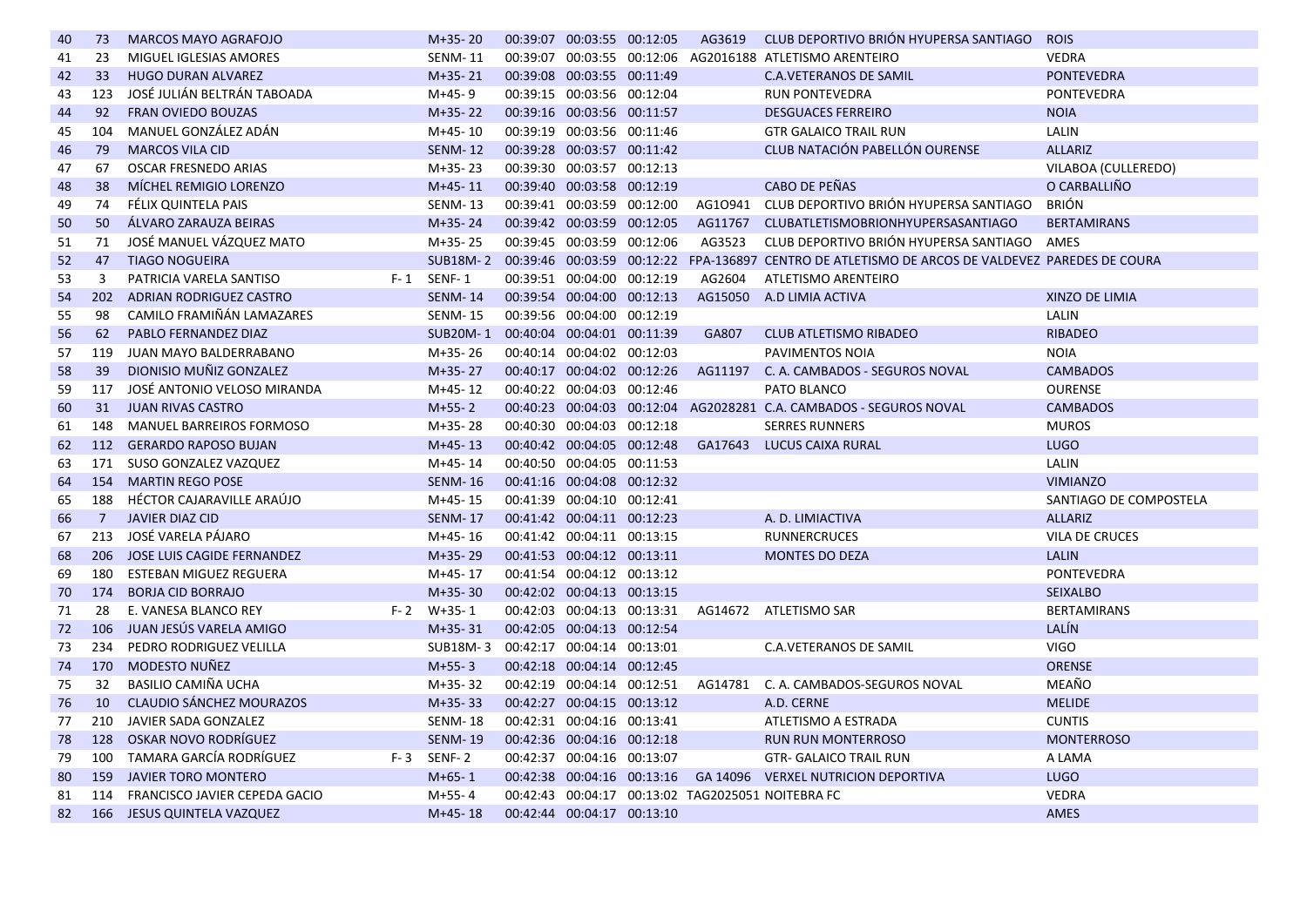| 83  | 172 | <b>HECTOR SOUTO PEREZ</b>        | M+35-34         | 00:42:45 00:04:17 00:13:38 | GA 865  | INDEPENDIENTE                                              | <b>OURENSE</b>              |
|-----|-----|----------------------------------|-----------------|----------------------------|---------|------------------------------------------------------------|-----------------------------|
| 84  | 27  | RAMIRO PEREZ PEREIRA             | $M+65-2$        |                            |         | 00:42:46 00:04:17 00:13:12 2025888AG ATLETISMO SAR         | <b>TEO</b>                  |
| 85  | 199 | NACHO GARCIA VALLEJO             | M+45-19         | 00:42:50 00:04:17 00:13:15 |         |                                                            | <b>OURENSE</b>              |
| 86  | 89  | <b>ELIGIO JESUS LAMAS VILA</b>   | $M+45-20$       | 00:42:56 00:04:18 00:13:08 |         | CORREDORES DO MIÑO                                         | <b>OURENSE</b>              |
| 87  | 125 | MOISÉS CADAHÍA GARCÍA            | $M+45-21$       | 00:42:59 00:04:18 00:13:17 |         | <b>RUN RUN MONTERROSO</b>                                  | <b>MONTERROSO</b>           |
| 88  | 54  | FRANCISCO J. GOMEZ CASTRO        | $M+55-5$        | 00:43:02 00:04:19 00:13:41 | A6577   | <b>ATLETISMO NOIA</b>                                      | <b>NOIA</b>                 |
| 89  | 81  | JUAN MANUEL FERNANDEZ LANDEIRO   | M+35-35         | 00:43:06 00:04:19 00:13:40 | TGAL35  | <b>TRIATLON POIO</b>                                       | <b>POIO</b>                 |
| 90  | 127 | SANTI QUINTÁS VÁZQUEZ            | $M+35-36$       | 00:43:09 00:04:19 00:13:31 |         |                                                            | <b>PONTEVEDRA</b>           |
| 91  | 329 | ANTONIO RODRÍGUEZ GONZÁLEZ       | M+35-37         | 00:43:11 00:04:20 00:13:38 |         |                                                            | CARBALLIÑO (O)              |
| 92  | 182 | <b>EUGENIO FORTES OTERO</b>      | <b>SENM-20</b>  | 00:43:14 00:04:20 00:13:52 |         |                                                            | A ESTRADA                   |
| 93  | 107 | MIGUEL FERNÁNDEZ SUÁREZ          | <b>SENM-21</b>  | 00:43:16 00:04:20 00:13:19 |         | <b>HOXE QUEIXOS</b>                                        | LALIN                       |
| 94  | 108 | <b>TOÑO RODRIGUEZ CASAL</b>      | $M+35-38$       | 00:43:19 00:04:20 00:13:51 |         | <b>HOXE QUEIXOS</b>                                        | <b>SILLEDA</b>              |
| 95  | 140 | ELENA VERES OJEA                 | $F - 4$ SENF-3  | 00:43:23 00:04:21 00:12:57 | AG9432  | SD COMPOSTELA ATLETISMO                                    | SANTIAGO DE COMPOSTELA      |
| 96  | 17  | MIGUEL ANGEL OCAMPO REY          | $M+45-22$       | 00:43:25 00:04:21 00:13:11 |         |                                                            | <b>VILLAGARCIA DE AROSA</b> |
| 97  | 158 | OSCAR VALBUENA CASAL             | <b>SENM-22</b>  | 00:43:25 00:04:21 00:14:14 |         |                                                            | <b>OURENSE</b>              |
| 98  | 86  | MANUEL PÉREZ MOSQUERA            | <b>SUB23M-1</b> | 00:43:27 00:04:21 00:13:19 | AG12478 |                                                            | ARZÚA                       |
| 99  | 6   | MANUEL MILLARES JACOME           | M+35-39         | 00:43:29 00:04:21 00:13:07 |         |                                                            | LALÍN                       |
| 100 | 77  | <b>CARLOS VAZQUEZ BRUZOS</b>     | <b>SENM-23</b>  | 00:43:30 00:04:21 00:13:46 |         | <b>CLUB MONTEPENARUBIA</b>                                 | <b>LUGO</b>                 |
| 101 | 183 | MARINA LOSADA MIRANDA            | $F - 5$ W+45-1  | 00:43:38 00:04:22 00:13:51 |         |                                                            | <b>OURENSE</b>              |
| 102 | 260 | EMILIO FERNÁNDEZ CIDRE           | $M+45-23$       | 00:43:46 00:04:23 00:12:56 |         | ATLETISMO DEZA                                             | <b>DOZÓN</b>                |
| 103 | 133 | JUAN CARLOS BERGONDO BRANDARIZ   | M+55-6          | 00:44:00 00:04:24 00:13:05 |         | RUNNING OLEIROS                                            | NOS (OLEIROS)               |
| 104 | 168 | MARCOS PENELA CASTIÑEIRA         | <b>SENM-24</b>  | 00:44:01 00:04:25 00:13:26 |         |                                                            | <b>LUGO</b>                 |
| 105 | 189 | <b>JAVIER PONTE PINTOR</b>       | M+35-40         | 00:44:07 00:04:25 00:13:59 |         |                                                            | <b>SANTIAGO</b>             |
| 106 | 165 | ROGELIO JOSE VALBUENA ALVAREZ    | $M+55-7$        | 00:44:09 00:04:25 00:13:52 |         |                                                            | <b>OURENSE</b>              |
| 107 | 126 | MARCOS VAZQUEZ PAMPIN            | M+35-41         | 00:44:14 00:04:26 00:13:49 |         | <b>RUN RUN MONTERROSO</b>                                  | <b>LUGO</b>                 |
| 108 | 41  | <b>JOAQUIM SÁ</b>                | $M+65-3$        | 00:44:17 00:04:26 00:13:24 | 161924- | CENTRO DE ATLETISMO DE ARCOS DE VALDEVEZ PAREDES DE COURA  |                             |
| 109 | 150 | ROBERTO CARLOS ESPINOSO VIDE     | M+45-24         | 00:44:20 00:04:26 00:13:56 |         | <b>TABOADELA RUNNING</b>                                   | <b>OURENSE</b>              |
| 110 | 109 | <b>JULIO LAMELA CASTRO</b>       | $M+45-25$       | 00:44:21 00:04:27 00:13:25 |         | <b>HOXE QUEIXOS</b>                                        | <b>LALIN</b>                |
| 111 | 364 | JAVIER AÑÓN GONZÁLEZ             | $M+55-8$        | 00:44:23 00:04:27 00:13:09 |         |                                                            | LALÍN                       |
| 112 | 36  | <b>FELIPE CHOREN SANMARTIN</b>   | $M+35-42$       | 00:44:24 00:04:27 00:12:45 |         |                                                            | <b>SILLEDA</b>              |
| 113 | 61  | MARTA FERNANDEZ DIAZ             | $F-6$ SENF-4    | 00:44:25 00:04:27 00:13:47 | GA814   | CLUB ATLETISMO RIBADEO                                     | RINLO-RIBADEO               |
| 114 | 178 | ALBERTO MONTOTO VARELA           | $M+35-43$       | 00:44:28 00:04:27 00:13:16 |         | <b>RUNNING OLEIROS</b>                                     | <b>OLEIROS</b>              |
| 115 | 121 | LEANDRO EIRAS LUEIRO             | M+35-44         | 00:44:34 00:04:28 00:13:12 |         | CLUB TRIATLÓN O COTÓN NEGREIRA                             | NEGREIRA                    |
| 116 | 204 | JAVIER GARCÍA GIL                | $M+45-26$       | 00:44:34 00:04:28 00:13:29 |         |                                                            | LALÍN                       |
| 117 | 360 | <b>MANUEL ARIAS RODRÍGUEZ</b>    | M+45-27         | 00:44:38 00:04:28 00:13:46 |         |                                                            | <b>TABOADA</b>              |
| 118 | 45  | LUÍS FERNANDES                   | <b>SUB23M-2</b> | 00:44:41 00:04:29 00:13:17 | 151012- | CENTRO DE ATLETISMO DE ARCOS DE VALDEVEZ ARCOS DE VALDEVEZ |                             |
| 119 | 272 | JOSÉ ANTONIO LORENZO RODRÍGUEZ   | M+45-28         | 00:44:41 00:04:29 00:15:08 |         | AG2022490 CLUB ATLETISMO PORRIÑO                           | <b>PONTEAREAS</b>           |
| 120 | 244 | ALEJANDRO OTERO SALGUEIRO        | <b>SENM-25</b>  | 00:44:47 00:04:29 00:14:22 |         | <b>ATLETISMO ESTRADA</b>                                   | A ESTRADA                   |
| 121 | 131 | MANUEL LEAL GOMEZ                | M+45-29         | 00:44:50 00:04:29 00:14:22 |         |                                                            | <b>VILLA DE CRUCES</b>      |
| 122 | 217 | MARIO INSUA MUÑIZ                | <b>SUB18M-4</b> | 00:45:03 00:04:31 00:13:47 |         | <b>CLUB ATLETISMO CAMBADOS NOVAL</b>                       | <b>CAMBADOS</b>             |
| 123 | 193 | ALBERTO LÓPEZ MARTÍNEZ           | $M+35-45$       | 00:45:06 00:04:31 00:14:31 |         |                                                            | A CORUÑA                    |
| 124 | 214 | <b>JUAN CARLOS SANTOS BLANCO</b> | $M+45-30$       | 00:45:06 00:04:31 00:13:43 |         |                                                            | <b>PADRON</b>               |
| 125 | 30  | JOSE LOSADA MARRA                | $M+65-4$        | 00:45:06 00:04:31 00:13:56 |         | <b>BURGAS OURENSE ATLETISMO</b>                            | <b>OURENSE</b>              |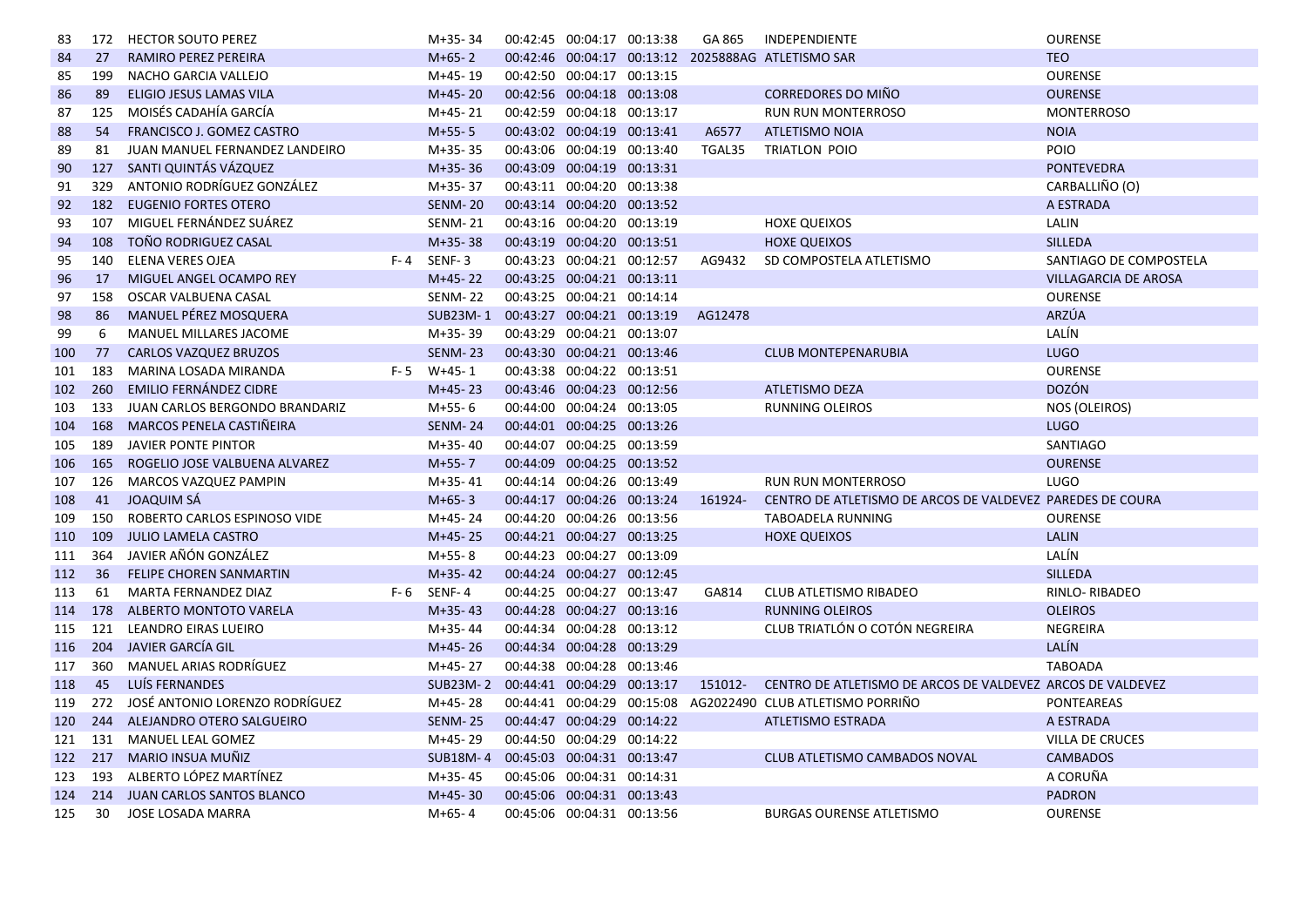| 126 | 167 | <b>IVAN GUTIERREZ SOUTO</b>         |         | <b>SENM-26</b>   | 00:45:07 00:04:31 00:14:09 |         |                                                            | <b>LUGO</b>                     |
|-----|-----|-------------------------------------|---------|------------------|----------------------------|---------|------------------------------------------------------------|---------------------------------|
| 127 | 84  | JORGE URBANO MARTÍNEZ               |         | $M+35-46$        | 00:45:16 00:04:32 00:13:53 |         | CLUBE ATLETISMO BURELA                                     | <b>OURENSE</b>                  |
| 128 | 200 | <b>CONCHY PRADA HERNÁNDEZ</b>       | $F - 7$ | $W+45-2$         | 00:45:23 00:04:33 00:14:23 |         |                                                            | VEIGAMUIÑOS. O BARCO DE V.      |
| 129 | 195 | PALOMA GÁNDARA SOLÓRZANO            | $F - 8$ | SENF-5           | 00:45:36 00:04:34 00:14:32 |         |                                                            | A CORUÑA                        |
| 130 | 162 | ISMAEL MENÉNDEZ FERNÁNDEZ           |         | $M+45-31$        | 00:45:39 00:04:34 00:13:27 |         |                                                            | A RAMALLOSA -TEO-               |
| 131 | 118 | <b>JOSE LUIS RODRIGUEZ ORTEGA</b>   |         | $M+55-9$         | 00:45:41 00:04:35 00:13:54 |         | PATO BLANCO                                                | RAMIRÁS                         |
| 132 | 186 | RENNY MAZAIRA RODRÍGUEZ             |         | <b>SENM-27</b>   | 00:45:46 00:04:35 00:12:50 |         |                                                            | <b>OURENSE</b>                  |
| 133 | 366 | ANDRÉS LAREU RODRÍGUEZ              |         | $M+45-32$        | 00:46:01 00:04:37 00:13:57 |         |                                                            | LALIN                           |
| 134 | 196 | MIGUEL ÁNGEL BREA LÓPEZ             |         | $M+45-33$        | 00:46:05 00:04:37 00:14:34 |         |                                                            | <b>VILA DE CRUCES</b>           |
| 135 | 359 | MARIANO NÚÑEZ ÁLVAREZ               |         | $M+45-34$        | 00:46:06 00:04:37 00:14:40 |         |                                                            | VILAGARCÍA DE AROUSA            |
| 136 | 208 | RUBÉN PEÑA LÓPEZ                    |         | $M+35-47$        | 00:46:08 00:04:37 00:14:36 | AG10144 | <b>CA PINO</b>                                             | SANTIAGO DE COMPOSTELA          |
| 137 | 85  | RAÚL TAJES CERNADAS                 |         | M+35-48          | 00:46:09 00:04:37 00:14:14 | AG15069 | <b>SERRES RUNNERS</b>                                      | <b>MUROS</b>                    |
| 138 | 379 | <b>OSCAR MOSTEIRO REFOJO</b>        |         | <b>SENM-28</b>   | 00:46:26 00:04:39 00:14:11 |         |                                                            | <b>MELIDE</b>                   |
| 139 | 163 | MANUEL GONZALEZ SANTAMARIA          |         | $M+65-5$         | 00:46:28 00:04:39 00:13:48 |         |                                                            | <b>OURENSE</b>                  |
| 140 | 78  | JUAN CARLOS FERRO FERNÁNDEZ         |         | $M+45-35$        | 00:46:28 00:04:39 00:13:47 |         | <b>CLUB MONTEPENARUBIA</b>                                 | <b>LUGO</b>                     |
| 141 | 37  | <b>MARCOS PEREZ FORMIGO</b>         |         | M+35-49          | 00:46:35 00:04:40 00:14:41 |         | CABO DE PEÑAS                                              | CARBALLIÑO (O)                  |
| 142 | 277 | ROBERTO VIDELA OUTEIRAL             |         | <b>SENM-29</b>   | 00:46:36 00:04:40 00:14:55 |         | <b>MILER RUNNING CLUB</b>                                  | <b>PONTEVEDRA</b>               |
| 143 | 375 | ADRIÁN PENIDO NÚÑEZ                 |         | <b>SENM-30</b>   | 00:46:38 00:04:40 00:15:28 |         |                                                            | <b>ESCUADRO SILLEDA</b>         |
| 144 | 103 | XABIER GARCÍA RODRÍGUEZ             |         | $M+45-36$        | 00:46:49 00:04:41 00:14:16 |         | <b>GTR</b>                                                 | LALIN (CASCO URBANO)            |
| 145 | 44  | VANESSA PEDREIRA                    | F-9     | SUB23F-1         | 00:46:51 00:04:42 00:14:02 | 138274- | CENTRO DE ATLETISMO DE ARCOS DE VALDEVEZ ARCOS DE VALDEVEZ |                                 |
| 146 | 130 | <b>MAURO COUCHEIRO RODAL</b>        |         | $M+45-37$        | 00:46:52 00:04:42 00:14:42 |         | <b>RUN RUN MONTERROSO</b>                                  | <b>MONTERROSO</b>               |
| 147 | 175 | JAVIER MARTIÑÁN CAMIÑO              |         | $M+45-38$        | 00:46:56 00:04:42 00:14:10 | AG15314 | ATLETISMO +9 MORAÑA                                        | AMES                            |
| 148 | 144 | <b>NURIA MEJUTO</b>                 |         | F-10 SENF-6      | 00:46:59 00:04:42 00:14:11 | AG9427  | SDCOMPOSTELA ATLETISMO                                     | <b>SANTIAGO</b>                 |
| 149 | 335 | MANUEL GONZALEZ CONDE               |         | $M+35-50$        | 00:47:00 00:04:42 00:14:20 |         |                                                            | SANTIAGO DE COMPOSTELA          |
| 150 | 76  | SANTIAGO SOLLA CRESPO               |         | $M+35-51$        | 00:47:02 00:04:43 00:14:21 |         | AG767945 CLUB DEPORTIVO PINARIUM                           | <b>MARÍN</b>                    |
| 151 | 169 | MARTA RODRÍGUEZ SOLLA               |         | F-11 W+35-2      | 00:47:03 00:04:43 00:14:36 |         |                                                            | SAN CIBRAO DAS VIÑAS            |
| 152 | 56  | <b>JOSE MANUEL ALBORES DIAZ</b>     |         | $M+65-6$         |                            |         | 00:47:06 00:04:43 00:14:15 AG2027580 ATLETISMO NOIA        | <b>LOUSAME</b>                  |
| 153 | 91  | ANTONIO FERNÁNDEZ RODRÍGUEZ         |         | $M+35-52$        | 00:47:10 00:04:43 00:14:37 |         | CORREDORES DO MIÑO                                         | REBOREDO - SAN CIBRAO DAS VIÑAS |
| 154 | 371 | ALBERTO COLMEIRO ECHEVERRÍA         |         | $M+35-53$        | 00:47:22 00:04:45 00:14:20 |         |                                                            | <b>BANDEIRA</b>                 |
| 155 | 111 | RODRIGO RUBIAL LALIN                |         | $M+35-54$        | 00:47:29 00:04:45 00:14:27 |         |                                                            | A CORUÑA                        |
| 156 | 115 | <b>JOSE ANTONIO GIL BREA</b>        |         | $M+55-10$        |                            |         | 00:47:30 00:04:45 00:14:39 AG2028157 NOITEBRA F C          | SANTIAGO DE COMPOSTELA          |
| 157 | 101 | ANDREA ELIZABETH SAAVEDRA NOVOA     |         | F-12 SENF-7      | 00:47:32 00:04:46 00:14:29 |         | <b>GTR GALAICO TRAIL RUN</b>                               | LALIN                           |
| 158 | 349 | JOSÉ ANDRÉS DOMÍNGUEZ SÁNCHEZ       |         | $M+45-39$        | 00:47:32 00:04:46 00:15:17 |         |                                                            | PUEBLA DEL CARAMIÑAL            |
| 159 | 325 | LUCIA ENRIQUEZ BALADO               |         | F-13 SENF-8      | 00:47:39 00:04:46 00:14:36 |         |                                                            | LALÍN                           |
| 160 | 334 | MANUEL FANDIÑO RODRÍGUEZ            |         | $M+35-55$        | 00:47:45 00:04:47 00:14:38 |         |                                                            | O PINO                          |
| 161 | 340 | FERNANDO GONZÁLEZ                   |         | <b>SENM-31</b>   | 00:47:46 00:04:47 00:15:53 |         |                                                            | SILLEDA                         |
| 162 | 226 | MODESTO GONZALEZ SENRA              |         | $M+35-56$        | 00:47:52 00:04:48 00:14:21 | AG4033  | ATLETISMO +9 MORAÑA                                        | <b>PONTEVEDRA</b>               |
| 163 | 298 | JOSÉ RIOS VAZQUEZ                   |         | $M+55-11$        | 00:47:53 00:04:48 00:15:17 |         |                                                            | <b>BOIRO</b>                    |
| 164 | 228 | <b>JUAN CARLOS FERNANDEZ CARIDE</b> |         | $M+45-40$        | 00:47:56 00:04:48 00:15:15 |         | ATLETISMO ARENTEIRO                                        | <b>AMOEIRO</b>                  |
| 165 | 376 | ARMANDO BROZ FIDALGO                |         | $M+45-41$        | 00:48:01 00:04:49 00:14:30 |         |                                                            | SANTIAGO                        |
| 166 | 184 | MARIA ELENA FERREIRO FERNÁNDEZ      |         | $F- 14 W+ 45- 3$ | 00:48:02 00:04:49 00:14:38 |         |                                                            | <b>OURENSE</b>                  |
| 167 | 338 | <b>VICTOR VEIGA AGUION</b>          |         | $M+35-57$        | 00:48:10 00:04:49 00:14:29 | AG3957  | <b>CLUB ATLETISMO BOIMORTO</b>                             | <b>BOIMORTO</b>                 |
| 168 | 26  | <b>FERNANDO SAINZ GARCIA</b>        |         | $M+65-7$         | 00:48:12 00:04:50 00:15:05 |         | 2021150- ATLETISMO SAR                                     | <b>AMES</b>                     |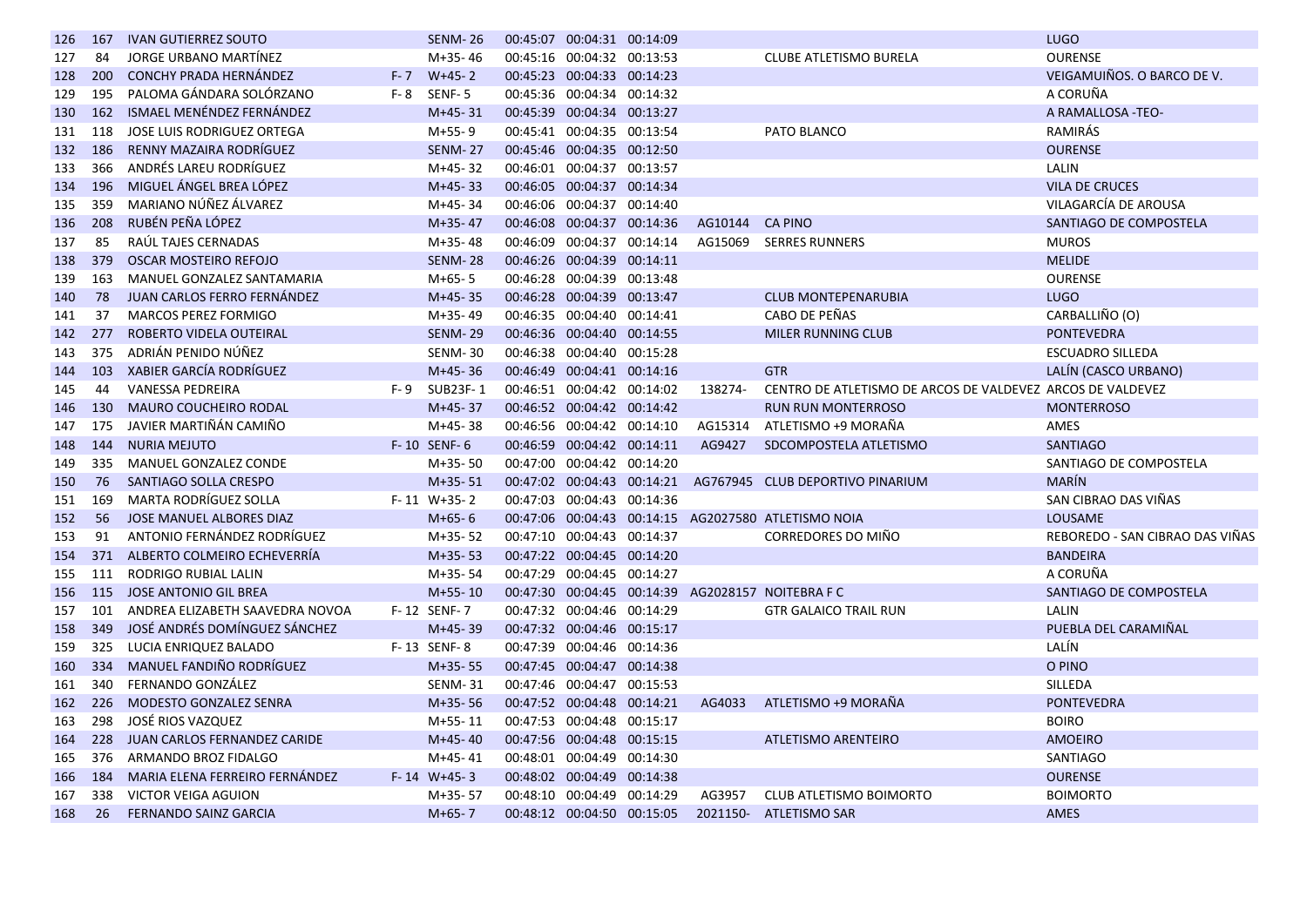| 169 | 164            | <b>FRANCISCO FERNÁNDEZ PRIETO</b>   | M+45-42         | 00:48:12 00:04:50 00:14:56 |         |                                                               | <b>OURENSE</b>              |
|-----|----------------|-------------------------------------|-----------------|----------------------------|---------|---------------------------------------------------------------|-----------------------------|
| 170 | 227            | JOSE AMABLE NUNEZ GONZALEZ          | $M+45-43$       | 00:48:20 00:04:50 00:14:21 | AG3997  | ATLETISMO +9 MORAÑA                                           | <b>PONTEVEDRA</b>           |
| 171 | 151            | <b>BENITO GONZÁLEZ VARELA</b>       | $M+55-12$       | 00:48:27 00:04:51 00:15:00 |         | TAMBRE                                                        | <b>SANTIAGO</b>             |
| 172 | 319            | MARCOS ESTEVEZ MARTINEZ             | <b>SENM-32</b>  | 00:48:28 00:04:51 00:15:00 |         |                                                               | <b>ILLA DE AROUSA</b>       |
| 173 | 212            | DIEGO GONZÁLEZ PEREIRA              | M+45-44         | 00:48:28 00:04:51 00:15:56 |         |                                                               | CANGAS                      |
| 174 | $\overline{2}$ | ANTONIO RIERA CACHERO               | $M+65-8$        | 00:48:32 00:04:52 00:14:26 |         | AG764225 CLUB ESCOLA ATLETISMO DEZA                           |                             |
| 175 | 225            | <b>JULIAN MAYOR BALVIS</b>          | M+45-45         | 00:48:36 00:04:52 00:15:16 |         | <b>AD CERNE</b>                                               | LA CORUÑA                   |
| 176 | 281            | JOSE MANUEL PACÍN VÁZQUEZ           | $M+45-46$       | 00:48:46 00:04:53 00:15:18 |         |                                                               | <b>MONTERROSO</b>           |
| 177 | 368            | ROBERTO MARTÍNEZ PADIN              | $M+45-47$       | 00:48:48 00:04:53 00:15:00 |         |                                                               | <b>CAMBADOS</b>             |
| 178 | 261            | <b>ISMAEL CONDE IGLESIAS</b>        | <b>SENM-33</b>  | 00:48:51 00:04:54 00:15:12 |         | <b>CORREDORES DO MIÑO</b>                                     | <b>OURENSE</b>              |
| 179 | 90             | PILAR IGLESIAS GONZÁLEZ             | F-15 W+45-4     | 00:48:51 00:04:54 00:15:22 |         | <b>CORREDORES DO MIÑO</b>                                     | <b>OURENSE</b>              |
| 180 | 197            | JOSÉ EDUARDO RODRÍGUEZ ALONSO       | $M+35-58$       | 00:49:04 00:04:55 00:15:32 |         |                                                               | <b>VIGO</b>                 |
| 181 | 132            | MONICA GARCÍA ASOREY                | $F - 16$ W+35-3 | 00:49:07 00:04:55 00:15:25 |         |                                                               | <b>VILA DE CRUCES</b>       |
| 182 | 83             | <b>MANUEL COUCEIRO MELLA</b>        | $M+55-13$       | 00:49:19 00:04:56 00:14:27 | AG3958  | CLUB ATLETISMO BOIMORTO                                       | A CORUÑA                    |
| 183 | 301            | EDER FERNANDEZ PEREZ                | M+45-48         | 00:49:21 00:04:57 00:14:50 |         |                                                               | MILLADOIRO-AMES             |
| 184 | 302            | ALBERTO EDERALDO FERNANDEZ PEREZ    | $M+45-49$       | 00:49:21 00:04:57 00:14:34 |         |                                                               | A CORUÑA                    |
| 185 | 42             | DANI RHODES MENDONÇA DOS RAMOS      | <b>SENM-34</b>  | 00:49:25 00:04:57 00:14:22 |         | CENTRO DE ATLETISMO DE ARCOS DE VALDEVEZ ARCOS DE VALDEVEZ    |                             |
| 186 | 43             | <b>MARIANA PEDREIRA</b>             | F-17 SUB23F-2   | 00:49:26 00:04:57 00:14:23 | 138275- | CENTRO DE ATLETISMO DE ARCOS DE VALDEVEZ ARCOS DE VALDEVEZ    |                             |
| 187 | 276            | JAVIER DE LA TORRE LÓPEZ            | $M+35-59$       | 00:49:29 00:04:57 00:15:35 |         | <b>JAVIROS TEAM</b>                                           | <b>OURENSE</b>              |
| 188 | 179            | MARÍA TOBÍO DÓNEGA                  | F-18 W+35-4     | 00:49:30 00:04:57 00:15:52 |         |                                                               | <b>PONTEVEDRA</b>           |
| 189 | 224            | RICARDO DOMÍNGUEZ GAGO              | $M+35-60$       | 00:49:30 00:04:57 00:15:43 |         | <b>FLOW PILATES &amp; TRAINING</b>                            | POBRA DO CARAMIÑAL          |
| 190 | 286            | <b>CRISTIAN RIOMAYOR RODRIGUEZ</b>  | <b>SENM-35</b>  | 00:49:30 00:04:57 00:15:09 |         | <b>SERRES RUNNERS</b>                                         | <b>MUROS</b>                |
| 191 | 149            | LETICIA PENA SANDE                  | F-19 SENF-9     | 00:49:31 00:04:58 00:15:10 |         | <b>SERRES RUNNERS</b>                                         | <b>MUROS</b>                |
| 192 | 257            | MONCHO FERRACES VAZQUEZ             | $M+55-14$       |                            |         | 00:49:37 00:04:58 00:15:02 AG2022428 CLUBE ATLETISMO BOIMORTO | <b>TEO</b>                  |
| 193 | 240            | RAMÓN DOMÍNGUEZ CASTRO              | $M+45-50$       |                            |         | 00:49:39 00:04:58 00:15:34 76814371y CAC CAMBADOS             | MEAÑO                       |
| 194 | 250            | <b>LARA CANCIO</b>                  | F-20 SENF-10    | 00:49:41 00:04:59 00:15:13 |         | 34378725- TERRAS DE BURON                                     | A FONSAGRADA                |
| 195 | 233            | JESUS ANTONIO VELILLA CASTRO        | $M+65-9$        | 00:49:49 00:04:59 00:15:18 |         | C.A. VETERANOS DE SAMIL                                       | <b>VIGO</b>                 |
| 196 | 230            | ANXO LORENZO BAUTISTA               | <b>SUB20M-2</b> |                            |         | 00:50:03  00:05:01  00:15:15  AG2022489  ATLETISMO PORRIÑO    | <b>PONTEAREAS</b>           |
| 197 | 263            | KAREM ALEJANDRA SUAREZ MEDINA       | F-21 SENF-11    | 00:50:10 00:05:01 00:15:46 |         | CORREDORES DO MIÑO                                            | <b>OURENSE</b>              |
| 198 | 381            | <b>MAURO EMILIANO FERRARA</b>       | $M+35-61$       | 00:50:20 00:05:02 00:15:15 |         |                                                               | <b>VILAGARCIA DE AROUSA</b> |
| 199 | 124            | MARIA DEL CARMEN COTOVAD MALVAR     | $F - 22$ W+45-5 | 00:50:20 00:05:02 00:15:06 |         | <b>RUN PONTEVEDRA</b>                                         | <b>PONTEVEDRA</b>           |
| 200 | 278            | JAVIER DOPAZO LOUZAN                | $M+45-51$       | 00:50:21 00:05:03 00:15:03 | AG14876 | <b>RUN PONTEVEDRA</b>                                         | <b>PONTEVEDRA</b>           |
| 201 | 203            | LUISA LALÍN LALÍN                   | F-23 W+55-1     | 00:50:25 00:05:03 00:15:28 |         |                                                               | LALÍN                       |
| 202 | 344            | ALEJANDRO DANIEL DORNEL MOLINA      | $M+45-52$       | 00:50:27 00:05:03 00:15:28 |         |                                                               | <b>CULLEREDO.</b>           |
| 203 | 24             | <b>MARIO ARUFE SANTAMARIA</b>       | $M+55-15$       | 00:50:32 00:05:04 00:15:49 | A6575   | <b>ATLETISMO NOIA</b>                                         | <b>NOIA</b>                 |
| 204 | 241            | JOSÉ MANUEL BAÑA MOLEDO             | $M+35-62$       | 00:50:33 00:05:04 00:15:56 |         | <b>CLUB ATLETISMO LOUSAME</b>                                 | <b>LOUSAME</b>              |
| 205 | 120            | PABLO GOMEZ GOMEZ                   | $M+35-63$       | 00:50:41 00:05:05 00:14:39 |         | PAVIMENTOS NOIA                                               | <b>NOIA</b>                 |
| 206 | 305            | JOSE ELIAS DIAZ GONZALEZ            | $M+35-64$       | 00:50:44 00:05:05 00:15:13 |         |                                                               | <b>CHANTADA</b>             |
| 207 | 314            | JUAN ANTONIO CONDE TOURIÑO          | M+45-53         | 00:50:54 00:05:06 00:15:06 |         |                                                               | <b>CAMBADOS</b>             |
| 208 | 337            | ALBERTO BLANCO VALLADARES           | $M+35-65$       | 00:51:00 00:05:06 00:15:23 |         |                                                               | <b>RODEIRO</b>              |
| 209 | 274            | LUCIA GONZALEZ FERNANDEZ            | $F - 24$ W+35-5 | 00:51:03 00:05:07 00:16:05 |         | <b>GTR-GALAICO TRAIL RUM</b>                                  | LALÍN                       |
| 210 | 265            | <b>MARIO MANUEL GARCÍA GONZALEZ</b> | $M+45-54$       | 00:51:04 00:05:07 00:15:28 |         | <b>EBOCAX</b>                                                 | <b>LALIN</b>                |
| 211 | 245            | ALFONSO RIVADULLA NEIRA             | M+45-55         | 00:51:06 00:05:07 00:14:56 |         | CLUB ATLETISMO ESTRADA                                        | A ESTRADA                   |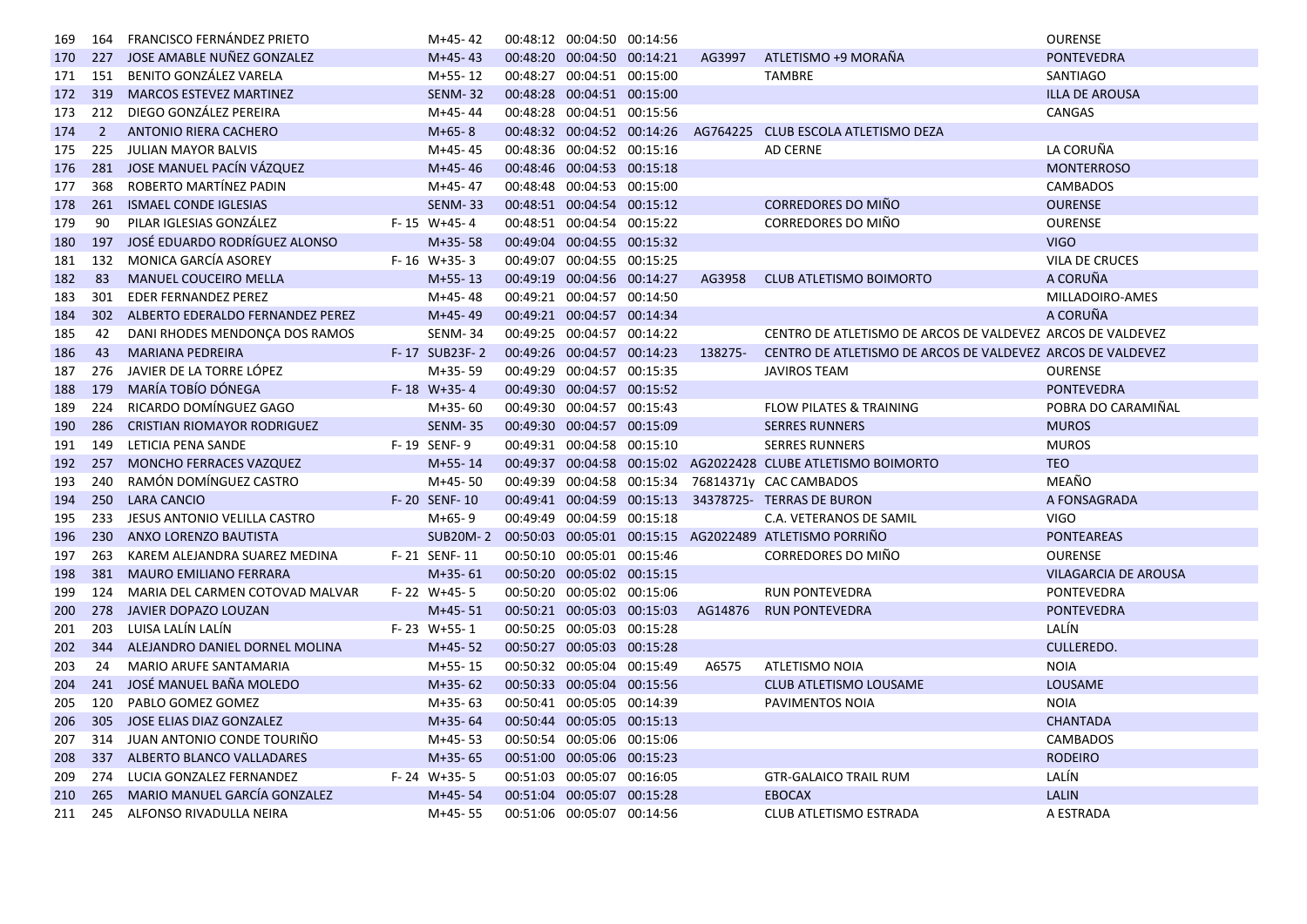| 212 | 14  | MIGUEL MAROÑO                   | $M+35-66$         |                   | 00:51:06 00:05:07 00:14:58 |         | ATLETISMO A ESTRADA                                           | A ESTRADA                   |
|-----|-----|---------------------------------|-------------------|-------------------|----------------------------|---------|---------------------------------------------------------------|-----------------------------|
| 213 | 94  | <b>EMMA RODRIGUEZ RODRIGUEZ</b> | F-25 SENF-12      |                   | 00:51:11 00:05:08 00:15:43 |         | <b>ESPRINTES OURENSE</b>                                      | <b>OURENSE</b>              |
| 214 | 232 | <b>JAVIER GIL PEREIRA</b>       | $M+45-56$         |                   | 00:51:31 00:05:10 00:16:08 |         |                                                               | <b>TEO</b>                  |
| 215 | 95  | M GUADALUPE SANTOS LAMPON       | $F - 26$ W+35-6   |                   | 00:51:33 00:05:10 00:15:44 |         | <b>FLOW PILATES &amp; TRAINERG</b>                            | POBRA DO CARAMIÑAL          |
| 216 | 342 | PABLO CACHEDA SARMIENTO         | <b>SENM-36</b>    |                   | 00:51:34 00:05:10 00:15:41 |         | <b>RUNNERS CRUCES</b>                                         | <b>VILA DE CRUCES</b>       |
| 217 | 351 | CAROLINA BALADO LOPEZ           | F-27 W+55-2       |                   | 00:51:37 00:05:10 00:15:21 |         |                                                               | LALÍN                       |
| 218 | 330 | RAMON ALONSO ALONSO             | $M+45-57$         |                   | 00:51:44 00:05:11 00:15:48 |         |                                                               | <b>BOBORAS</b>              |
| 219 | 294 | JOSÉ LUIS GONZÁLEZ CARDALDA     | M+45-58           |                   | 00:51:50 00:05:11 00:15:26 |         | AD CERNE                                                      | A CORUÑA                    |
| 220 | 223 | RANIA GABRIELA YOUSEF MORENO    | F-28 SUB18F-1     |                   | 00:51:53 00:05:12 00:16:06 | AG5837  | VIGUESA DE ATLETISMO                                          | <b>VIGO</b>                 |
| 221 | 235 | <b>MARTA SERANTES CUIÑAS</b>    | F-29 W+35-7       |                   | 00:51:54 00:05:12 00:15:57 | AG14756 | <b>C.A.CAMBADOS SEGUROS NOVAL</b>                             | <b>CAMBADOS</b>             |
| 222 | 348 | <b>LUIS CANDA TABOADA</b>       | $M+35-67$         |                   | 00:51:54 00:05:12 00:15:58 |         |                                                               | LALÍN                       |
| 223 | 280 | VICTOR VALIÑO LÓPEZ             | <b>SENM-37</b>    |                   | 00:52:07 00:05:13 00:16:58 |         | <b>RUN RUN MONTERROSO</b>                                     | <b>MONTERROSO</b>           |
| 224 | 315 | <b>CESAR BAULO PIÑEIRO</b>      | $M+45-59$         | 00:52:21 00:05:15 |                            |         |                                                               | <b>VILAGARCIA DE AROUSA</b> |
| 225 | 273 | FRANCISCO MARTINEZ GOMEZ        | M+45-60           |                   | 00:52:23 00:05:15 00:16:16 |         | GALLEUSKA KORRIKOLARI ELKARTEA                                | <b>VIGO</b>                 |
| 226 | 324 | DIEGO CASTRO FANDIÑO            | <b>SENM-38</b>    |                   | 00:52:29 00:05:15 00:15:16 |         |                                                               | LALÍN                       |
| 227 | 318 | <b>ELAIDO OTREO GARICA</b>      | M+45-61           |                   | 00:52:32 00:05:16 00:15:05 |         | Ag10142 C.A. O PINO                                           | SANTIAGO DE COMPOSTELA      |
| 228 | 377 | <b>JOSE TURNES RAMA</b>         | $M+35-68$         |                   | 00:52:37 00:05:16 00:15:38 |         |                                                               | <b>OUTES</b>                |
| 229 | 289 | JOSÉ JAVIER CALVIÑO CALVO       | M+45-62           |                   | 00:52:38 00:05:16 00:15:13 |         |                                                               | LALÍN                       |
| 230 | 205 | MARÍA BEGOÑA CAJADE BLANCO      | $F-30$ W+35-8     |                   |                            |         | 00:53:01 00:05:19 00:16:18 Ag-2020396 CLUB ATLETISMO BOIMORTO | A ESTRADA                   |
| 231 | 361 | <b>VICTOR PEREZ</b>             | <b>SENM-39</b>    |                   | 00:53:05 00:05:19 00:15:34 |         |                                                               | <b>LUGO</b>                 |
| 232 | 292 | <b>MARYEM SALI DUQUE</b>        | $F-31$ W+35-9     |                   | 00:53:14 00:05:20 00:16:51 |         |                                                               | CORUÑA (A)                  |
| 233 | 304 | ALEJANDRO CAÑADA MUÑOZ          | M+55-16           |                   | 00:53:21 00:05:21 00:15:39 |         |                                                               | A CORUÑA                    |
| 234 | 323 | <b>MARIÁN RODRÍGUEZ</b>         | F-32 W+35-10      |                   | 00:53:30 00:05:21 00:16:37 |         |                                                               | <b>LALIN</b>                |
| 235 | 283 | <b>MARY PENAS MENDEZ</b>        | $F-33$ W+45-6     |                   | 00:53:39 00:05:22 00:15:47 |         | <b>RUNNERCRUCES</b>                                           | <b>VILA DE CRUCES</b>       |
| 236 | 249 | <b>PABLO PORTO SANCHEZ</b>      | <b>SENM-40</b>    |                   | 00:53:40 00:05:22 00:17:56 | Ag10106 | CLUB ATLETISMO O PINO                                         | <b>TRAZO</b>                |
| 237 | 358 | DAVID RAMOS CASTELLANO          | $M+35-69$         |                   | 00:53:41 00:05:23 00:16:16 |         |                                                               | SILLEDA                     |
| 238 | 350 | <b>ISOLINA BERNÁRDEZ</b>        | $F-34$ W+55-3     |                   | 00:53:41 00:05:23 00:16:32 |         |                                                               | <b>LALIN</b>                |
| 239 | 353 | JUAN MANUEL DOAMO LÓPEZ         | M+45-63           |                   | 00:54:04 00:05:25 00:16:20 |         |                                                               | LALIN                       |
| 240 | 363 | <b>JOSE MANUEL ALONSO RIVAS</b> | <b>SENM-41</b>    |                   | 00:54:06 00:05:25 00:16:36 |         |                                                               | <b>BEARIZ</b>               |
| 241 | 279 | DAVID RODRIGUEZ NOVO            | $M+35-70$         |                   | 00:54:11 00:05:26 00:16:12 |         | <b>RUN RUN MONTERROSO</b>                                     | <b>MONTERROSO</b>           |
| 242 | 255 | <b>ALINE DEGOUY</b>             | F-35 W+35-11      |                   | 00:54:13 00:05:26 00:16:57 |         | CLUB NATACIÓN PABELLÓN OURENSE                                | <b>ALLARIZ</b>              |
| 243 | 333 | OSCAR CASTRO ÁLVAREZ            | $M+35-71$         |                   | 00:54:18 00:05:26 00:17:14 |         |                                                               | VILA DE CRUCES              |
| 244 | 88  | <b>LETICIA VILAR</b>            | $F-36$ W+35-12    |                   | 00:54:18 00:05:26 00:17:01 |         |                                                               | LALÍN (CASCO URBANO)        |
| 245 | 322 | DAVID DIÉGUEZ FERNÁNDEZ         | M+35-72           |                   | 00:54:18 00:05:26 00:17:15 |         |                                                               | <b>VILA DE CRUCES</b>       |
| 246 | 336 | <b>ANXO FERRACES FRANCO</b>     | $M+35-73$         |                   | 00:54:25 00:05:27 00:17:16 |         |                                                               | <b>TEO</b>                  |
| 247 | 187 | SONIA OTERO GABIAN              | F-37 W+35-13      |                   | 00:54:35 00:05:28 00:16:38 |         |                                                               | CARBALLIÑO (O)              |
| 248 | 268 | <b>OSCAR GARRIDO RODRIGUEZ</b>  | $M+45-64$         |                   | 00:54:35 00:05:28 00:16:40 |         | <b>ESPRINTES OURENSE</b>                                      | <b>OURENSE</b>              |
| 249 | 262 | LETICIA LORENZO TESOURO         | F-38 SENF-13      |                   | 00:54:42 00:05:29 00:17:32 |         | CORREDORES DO MIÑO                                            | <b>OURENSE</b>              |
| 250 | 102 | ANDREA VÁZQUEZ ÁLVAREZ          | F-39 SENF-14      |                   | 00:54:46 00:05:29 00:16:07 |         | <b>GTR GALAICO TRAIL RUN</b>                                  | LALÍN                       |
| 251 | 53  | SERAFÍN FERNÁNDEZ VILLANUEVA    | M+55-17           |                   | 00:54:54 00:05:30 00:15:47 |         | AG 10484 CLUB ATLETISMO NOIA                                  | <b>NOIA</b>                 |
| 252 | 222 | OVIDIO CALVO VÁZQUEZ            | $M+35-74$         |                   | 00:54:56 00:05:30 00:16:47 |         |                                                               | <b>VALGA</b>                |
| 253 | 221 | <b>OSCAR OTERO CASAL</b>        | $M+35-75$         |                   | 00:54:56 00:05:30 00:16:46 |         |                                                               | VALGA                       |
| 254 | 242 | MARIA DEL MAR PÉREZ GARCÍA      | $F- 40 W+ 45 - 7$ |                   | 00:54:59 00:05:30 00:16:39 |         | AG12726 CLUB ATLETISMO CAMBADOS SEGUROS NOVAL CAMBADOS        |                             |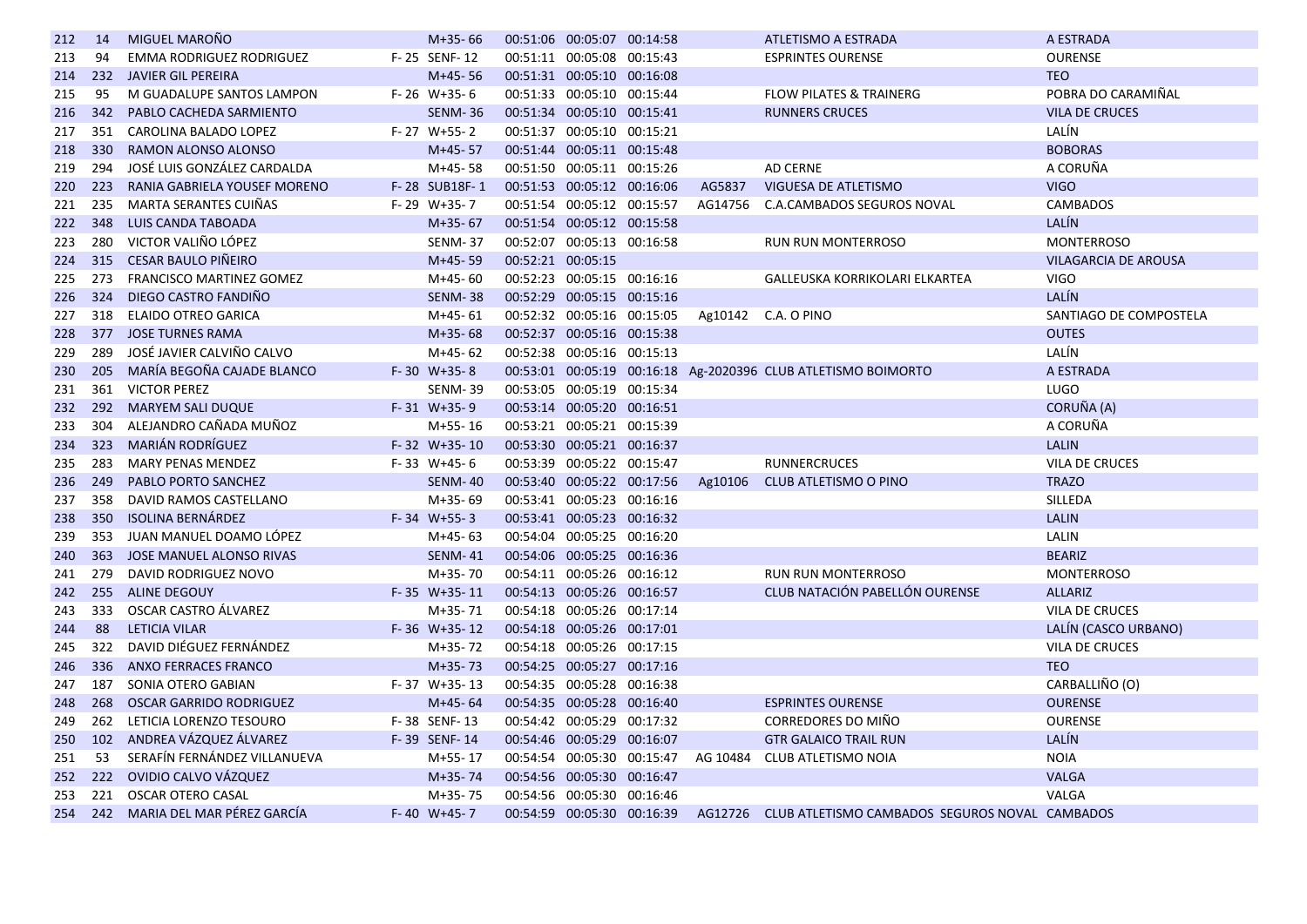| 255 | 229 | NOEMI SANMARTIN RODRIGUEZ         | $F-41$ W+35-14   |                            |  | 00:55:07 00:05:31 00:17:56 AG2018630 CLUB ATLETISMO O PINO   | SANTIAGO                 |
|-----|-----|-----------------------------------|------------------|----------------------------|--|--------------------------------------------------------------|--------------------------|
| 256 | 303 | NOELIA PÉREZ FERNÁNDEZ            | $F- 42 W+35-15$  | 00:55:18 00:05:32 00:16:38 |  |                                                              | <b>LUGO</b>              |
| 257 | 266 | MARÍA E GÓMEZ A                   | $F-43$ W+55-4    | 00:55:18 00:05:32 00:16:51 |  | <b>ESCOLA ATLÉTICA LUCENSE</b>                               | LUGO                     |
| 258 | 284 | LOLECHA ASOREY SALGUEIRO          | F-44 W+55-5      | 00:55:36 00:05:34 00:16:57 |  |                                                              | <b>VILLA DE CRUCES</b>   |
| 259 | 321 | EVA GONZÁLEZ FERNÁNDEZ            | $F- 45 W+35-16$  | 00:55:41 00:05:35 00:17:01 |  |                                                              | LALIN                    |
| 260 | 310 | ALFONSO PEREZ CARRAZONI           | $M+45-65$        | 00:56:02 00:05:37 00:17:04 |  |                                                              | <b>OURENSE</b>           |
| 261 | 311 | PILAR LOPEZ RODRÍGUEZ             | F-46 W+45-8      | 00:56:03 00:05:37 00:17:07 |  |                                                              | <b>OURENSE</b>           |
| 262 | 287 | JOSE FERNANDEZ BARRACEL           | $M+65-10$        | 00:56:03 00:05:37 00:16:51 |  |                                                              | <b>OURENSE</b>           |
| 263 | 355 | RUBÉN GARCÍA GARCÍA               | M+35-76          | 00:56:43 00:05:41 00:16:56 |  |                                                              | CORUÑA (A)               |
| 264 | 307 | MARÍA VARELA GARCÍA               | F-47 W+55-6      | 00:57:00 00:05:42 00:17:57 |  |                                                              | <b>MOREIRAS</b>          |
| 265 | 373 | ISABEL PEREIRA VILARIÑO           | F-48 W+35-17     | 00:57:04 00:05:43 00:17:40 |  |                                                              | LALÍN                    |
| 266 | 306 | ELADIO MIRA DORADO                | $M+65-11$        | 00:57:06 00:05:43 00:17:37 |  |                                                              | <b>OURENSE</b>           |
| 267 | 299 | MARIA CARMEN LEMA DEVESA          | F-49 W+55-7      | 00:57:13 00:05:44 00:17:47 |  |                                                              | A CORUÑA                 |
| 268 | 288 | <b>GONZALO VARELA DE LA TORRE</b> | $M+45-66$        | 00:57:23 00:05:45 00:16:56 |  | <b>TRIALON VILLALBA</b>                                      | <b>BEGONTE</b>           |
| 269 | 267 | PAULA ROIS BRAÑA                  | $F-50$ W+35-18   | 00:57:30 00:05:45 00:17:35 |  | ESCOLA ATLÉTICA LUCENSE                                      | LUGO                     |
| 270 | 326 | CRISTINA VÁZQUEZ LÓPEZ            | F-51 W+35-19     | 00:57:34 00:05:46 00:17:22 |  |                                                              | <b>OURENSE</b>           |
| 271 | 313 | JOSE CARLOS GONZÁLEZ LÓPEZ        | M+45-67          | 00:57:34 00:05:46 00:17:09 |  |                                                              | <b>OURENSE</b>           |
| 272 | 317 | FERNANDO CANO VIÑAS               | $M+45-68$        | 00:57:44 00:05:47 00:17:38 |  |                                                              | A GUARDA                 |
| 273 | 362 | ANTONIO VAZQUEZ FERNANDEZ         | $M+45-69$        | 00:58:04 00:05:49 00:17:50 |  |                                                              | CHANTADA                 |
| 274 | 380 | MARTA DE DIOS RECAMÁN             | F-52 W+45-9      | 00:59:13 00:05:56 00:18:26 |  | <b>MILLARAIO</b>                                             | <b>BRIÓN</b>             |
| 275 | 357 | YANIRA LEÓN CORREDOR              | F-53 W+35-20     | 00:59:31 00:05:58 00:18:04 |  |                                                              | <b>CANGAS DE MORRAZO</b> |
| 276 | 346 | ISIDORO MIGUEL PÉREZ              | $M+45-70$        | 00:59:44 00:05:59 00:17:28 |  |                                                              | CAMBRE                   |
| 277 | 248 | ANA VÁZQUEZ FERNÁNDEZ             | F-54 W+45-10     | 00:59:59 00:06:00 00:17:56 |  | AG11716 CLUB ATLETISMO O PINO                                | AMES                     |
| 278 | 370 | PURIFICACIÓN VILASÓ MILLÁN        | $F-55$ W+45-11   | 01:00:02 00:06:01 00:18:03 |  |                                                              | <b>BOIRO</b>             |
| 279 | 347 | JAVIER MONTANÉ LÓPEZ              | M+35-77          | 01:00:03 00:06:01 00:18:05 |  |                                                              | <b>BOIRO</b>             |
| 280 | 291 | <b>GLORIA EDILIA RAMÍREZ MORA</b> | $F-56$ W+45-12   | 01:00:09 00:06:01 00:17:45 |  |                                                              | <b>LALIN</b>             |
| 281 | 218 | LAURA VELASCO FONDEVIL            | F-57 W+35-21     | 01:00:19 00:06:02 00:17:55 |  | LIMIACTIVA                                                   | PORQUEIRA                |
| 282 | 297 | DANIEL OTERO CEPEDA               | $M+55-18$        | 01:00:36 00:06:04 00:18:33 |  |                                                              | SANTIAGO DE COMPOSTELA   |
| 283 | 270 | ALBERTO FERNANDEZ RIVELA          | M+55-19          | 01:01:42 00:06:11 00:18:18 |  | <b>FLOW PILATES &amp; TRINING</b>                            | A CORUÑA                 |
| 284 | 356 | <b>VICTOR FERNÁNDEZ</b>           | $M+35-78$        | 01:01:50 00:06:11 00:16:50 |  |                                                              | A CORUÑA                 |
| 285 | 290 | MANUEL GONZALEZ PEREIRA           | M+65-12          | 01:01:53 00:06:12 00:18:51 |  |                                                              | ARTEIXO                  |
| 286 | 256 | <b>BELÉN POSE GOMEZ</b>           | $F - 58$ W+45-13 |                            |  | 01:02:03 00:06:13 00:18:08 AG2028229 CLUB ATLETISMO BOIMORTO | A CORUÑA                 |
| 287 | 253 | CARLOS LAIÑO VIDAL                | <b>SENM-42</b>   | 01:02:53 00:06:18 00:18:19 |  | <b>FLOW PILATES&amp;TRAINING</b>                             | RIBEIRA                  |
| 288 | 271 | M JOSE PACHECO ETCHEVERS          | F-59 W+55-8      | 01:03:51 00:06:24 00:19:11 |  | <b>FLOW PILATES &amp; TRAINING</b>                           | A POBRA DO CARAMIÑAL     |
| 289 | 275 | SÉ SENANDE                        | $F-60$ W+45-14   | 01:03:54 00:06:24 00:19:56 |  | <b>GTR GALAICO TRAIL RUN</b>                                 | LALÍN                    |
| 290 | 293 | JOSÉ MANUEL LÓPEZ CASTROMÁN       | $M+45-71$        | 01:04:33 00:06:28 00:18:51 |  |                                                              | A CORUÑA                 |
| 291 | 269 | PATRICIA CANAVERI GUEVARA         | $F-61$ W+35-22   | 01:04:40 00:06:28 00:19:11 |  | <b>FLOW PILATES &amp; TRAINING</b>                           | POBRA DO CARAMIÑAL       |
| 292 | 264 | <b>SABELA ROMAR PAIS</b>          | $F-62$ W+35-23   | 01:07:07 00:06:43 00:19:09 |  |                                                              | A CORUÑA                 |
| 293 | 332 | ANA BELÉN GONZÁLEZ LÓPEZ          | F-63 SENF-15     | 01:08:50 00:06:53 00:20:26 |  |                                                              | <b>OURENSE</b>           |
|     |     | 294 220 FRANCISCO BAO ESTEVEZ     | $M+65-13$        |                            |  | 01:10:47  00:07:05  00:22:16  GA-10966  ADAS-CUPA -O BARCO-  | O BARCO DE VALDEORRAS    |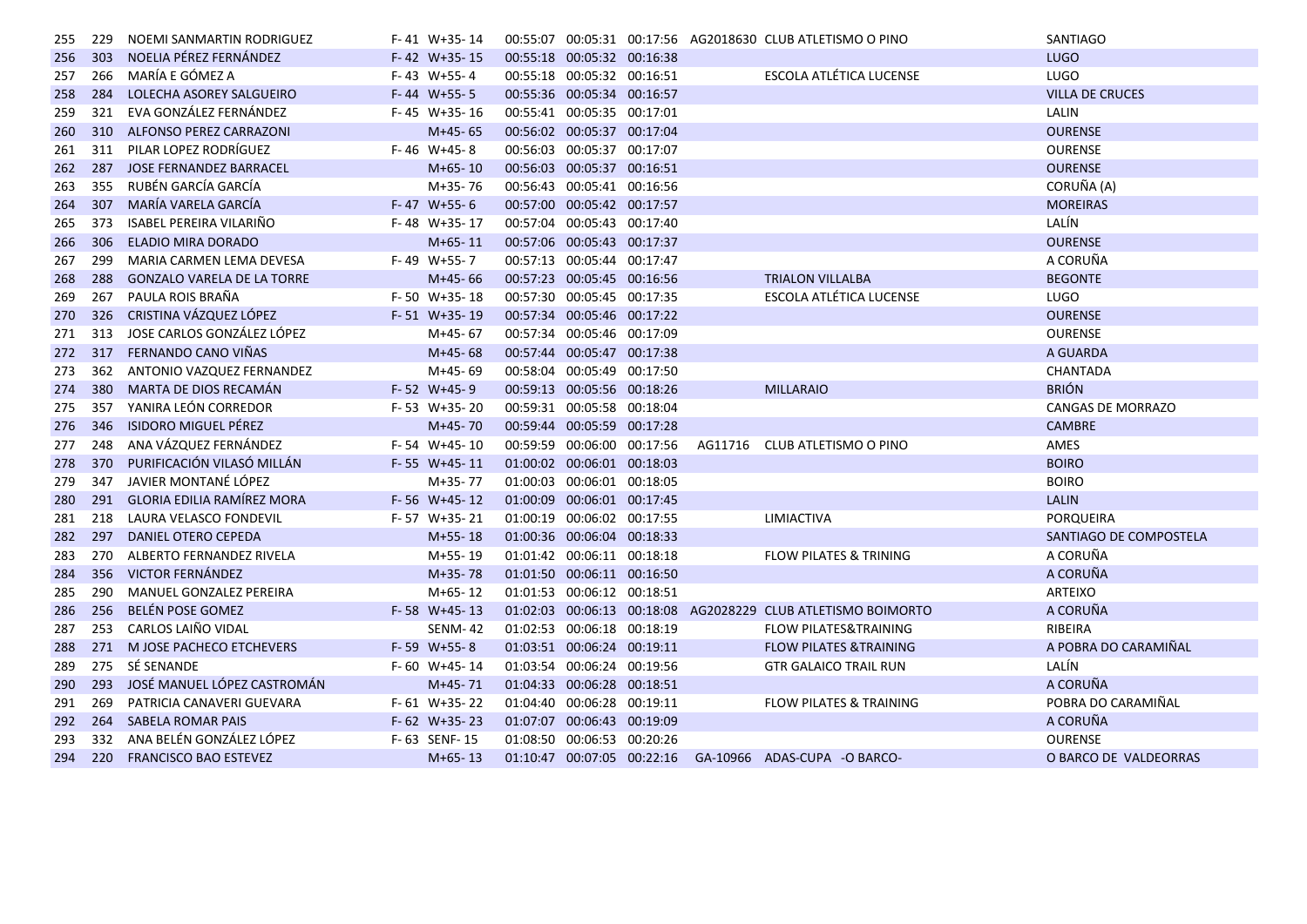5 KM. Distancia: 5.000 m

|                | <b>Pto Dorsal Nome</b> |                                   | <b>Sx</b> | <b>PtoCat</b>             | <b>Tempo</b>             | <b>RitKm</b>              | Licenza                    | <b>Club</b>                                                     | Localidade             |
|----------------|------------------------|-----------------------------------|-----------|---------------------------|--------------------------|---------------------------|----------------------------|-----------------------------------------------------------------|------------------------|
| 1              | 401                    | JULIO NOVOA GUTIERREZ             |           | ABSM-1                    |                          |                           | 00:17:50 00:03:34 GA769439 | ATLETISMO ARENTEIRO                                             | <b>OURENSE</b>         |
| $\overline{2}$ | 429                    | EFRÉN CAPELO VIEITES              |           | ABSM-2                    | 00:18:07                 |                           |                            | 00:03:38 AG2025990 CLUB DEPORTIVO BRIÓN HYUPERSA SANTIAGO AMES  |                        |
| 3              | 466                    | IVÁN ABELEDO VARELA               |           | ABSM-3                    | 00:18:07                 | 00:03:38 GA 157           |                            | SD COMPOSTELA ATLETISMO                                         | <b>MELIDE</b>          |
| $\overline{4}$ | 443                    | ROBERTO ROQUEIRO GALEGO           |           | ABSM-4                    | 00:18:10 00:03:38        |                           |                            |                                                                 | <b>LALIN</b>           |
| 5              | 454                    | <b>BRAIS LUGRÍS MOSTEIRO</b>      |           | ABSM-5                    |                          | 00:18:28 00:03:42 AG11726 |                            | LUCUS CAIXA RURAL GALEGA                                        | <b>MELIDE</b>          |
| 6              | 433                    | GUILLELME DENÍS CASTILLO CARBALLA |           | ABSM-6                    |                          | 00:18:28 00:03:42 AG14040 |                            | <b>CLUB OURENSE ATLETISMO</b>                                   | <b>OURENSE</b>         |
| 7              | 565                    | FERNANDO REINO ALVAREZ            |           | ABSM-7                    | 00:18:43 00:03:45        |                           |                            | ATLETISMO ARENTEIRO                                             | <b>BARBADÁS</b>        |
| 8              | 446                    | SERAFÍN RODRÍGUEZ RODRÍGUEZ       |           | ABSM-8                    |                          | 00:18:45 00:03:45 GA630   |                            | <b>CORREDORES DO MIÑO</b>                                       | <b>OURENSE</b>         |
| 9              | 404                    | CARLOS ELISEO AÑON CEAN           |           | ABSM-9                    | 00:18:56 00:03:48        |                           |                            | AD MEDIA DUCIA                                                  | <b>BUÑO</b>            |
| 10             | 462                    | SINDO GONZALEZ CASTRO             |           | <b>ABSM-10</b>            | 00:19:02 00:03:49        |                           |                            | SDCOMPOSTELA                                                    | <b>VIGO</b>            |
| 11             | 423                    | SERGIO PRIETO PAZOS               |           | ABSM-11                   | 00:19:25 00:03:53 GA190  |                           |                            | <b>CLUB ATLETISMO ESTRADA</b>                                   | A ESTRADA              |
| 12             | 497                    | <b>DAVID PEREIRA BELLO</b>        |           | ABSM-12                   | 00:19:50 00:03:58        |                           |                            | CLUB ATLETISMO CORREDORES DO MIÑO                               | <b>OURENSE</b>         |
| 13             | 422                    | <b>ESTEBAN GARCIA GOMEZ</b>       |           | ABSM-13                   | 00:19:52 00:03:59 AG3618 |                           |                            | CLUB DEPORTIVO BRIÓN HYUPERSA SANTIAGO PADRÓN                   |                        |
| 14             | 494                    | DANIEL FERNANDEZ COSTA            |           | ABSM-14                   | 00:20:27                 | 00:04:06                  |                            |                                                                 | <b>AGOLADA</b>         |
| 15             | 430                    | PABLO IGLESISIAS COMOJO           |           | ABSM-15                   | 00:20:33 00:04:07 AG3553 |                           |                            | CLUB DEPORTIVO BRIÒN HYUPERSA SANTIAGO BASTAVALIÑOS-BASTAVALES. |                        |
| 16             | $\mathbf{1}$           | <b>JULIA VAQUERO SOUSA</b>        |           | F-1 ABSF-1                | 00:20:40                 |                           | 00:04:08 GA 716983         | SD COMPOSTELA ATLETISMO                                         |                        |
| 17             | 417                    | ALEX VAZQUEZ CARRAL               |           | ABSM-16                   | 00:21:24 00:04:17        |                           |                            | ATLETISMO ARENTEIRO                                             | O CARBALLIÑO           |
| 18             | 456                    | OSCAR AMADO FONSECA               |           | ABSM-17                   | 00:21:29                 | 00:04:18                  |                            | OPA FERROL TEAM RUNNING                                         | A CORUÑA               |
| 19             | 500                    | <b>ESTEBAN SENDE FERRO</b>        |           | ABSM-18                   | 00:21:29 00:04:18        |                           |                            |                                                                 | SANTIAGO DE COMPOSTELA |
| 20             | 421                    | LUIS MIGUEZ MIGUEZ                |           | <b>ABSM-19</b>            | 00:21:32 00:04:19        |                           |                            | CASTROSUA TRAIL RUNNING                                         | SANTIAGO DE COMPOSTELA |
| 21             | 435                    | <b>ARARAT PAZOS MEIXUS</b>        |           | $F - 2$ ABSF-2            |                          |                           | 00:21:40 00:04:20 AG462453 | SAN MIGUEL DE MARIN                                             | <b>PONTEVEDRA</b>      |
| 22             | 492                    | <b>ÁLEX MOURE</b>                 |           | <b>ABSM-20</b>            | 00:22:04 00:04:25        |                           |                            |                                                                 | LALÍN                  |
| 23             | 407                    | JOSÉ MANUEL MIRANDA VIEITO        |           | ABSM-21 00:22:14 00:04:27 |                          |                           |                            | ATHLETICS SAN LAZARO                                            | PORRIÑO                |
| 24             | 428                    | AVELINO SOUTO ROZADOS             |           | ABSM-22                   | 00:22:18 00:04:28        |                           |                            | <b>CLUB DE ATLETISMO DEZA</b>                                   | LALÍN                  |
| 25             | 479                    | <b>JUAN REBOREDO RODRIGUEZ</b>    |           | ABSM-23                   | 00:22:24 00:04:29        |                           |                            | X                                                               | A CORUÑA               |
| 26             | 506                    | ADRIÁN CAMPAÑA BARROS             |           | ABSM-24                   | 00:22:45 00:04:33        |                           |                            |                                                                 | SANTIAGO DE COMPOSTELA |
| 27             | 459                    | <b>SUSO BARGADOS</b>              |           | ABSM-25                   | 00:22:53 00:04:35        |                           |                            | <b>RUN RUN MONTERROSO</b>                                       | <b>MONTERROSO</b>      |
| 28             | 403                    | RAQUEL CASTRO PÉREZ               | $F - 3$   | ABSF-3                    |                          | 00:22:58 00:04:36         |                            | ATLETISMO ARENTEIRO                                             | O CARBALLIÑO           |
| 29             | 521                    | <b>BRUNO SANTEIRO PICÓN</b>       |           | ABSM-26                   | 00:23:16 00:04:40        |                           |                            |                                                                 | <b>LALIN</b>           |
| 30             | 502                    | <b>MARTIN COSTA RODRIGUEZ</b>     |           | ABSM-27                   | 00:23:17 00:04:40        |                           |                            |                                                                 | <b>VILA DE CRUCES</b>  |
| 31             | 408                    | MIGUEL SOTO FERNANDEZ             |           | ABSM-28                   | 00:23:20 00:04:40        |                           |                            |                                                                 | <b>BARBADAS</b>        |
| 32             | 523                    | <b>JACOBO TAIN</b>                |           | ABSM-29                   | 00:23:30 00:04:42        |                           |                            |                                                                 | <b>FORCAREI</b>        |
| 33             | 455                    | DIEGO AGRA BARREIRO               |           | ABSM-30                   | 00:23:33 00:04:43        |                           |                            | <b>GTR GALAICO TRAIL RUN</b>                                    | <b>AGOLADA</b>         |
| 34             | 517                    | DAVID MARIÑO CANABAL              |           | ABSM-31                   | 00:23:37 00:04:44        |                           |                            |                                                                 | <b>FORCAREI</b>        |
| 35             | 484                    | JAIRO VALEA LÓPEZ                 |           | ABSM-32                   | 00:23:38 00:04:44        |                           |                            |                                                                 | RIBADEO                |
| 36             | 519                    | BÁRBARA SÁNCHEZ VARÓ              |           | $F - 4$ ABSF-4            | 00:23:43 00:04:45        |                           |                            |                                                                 | <b>LALIN</b>           |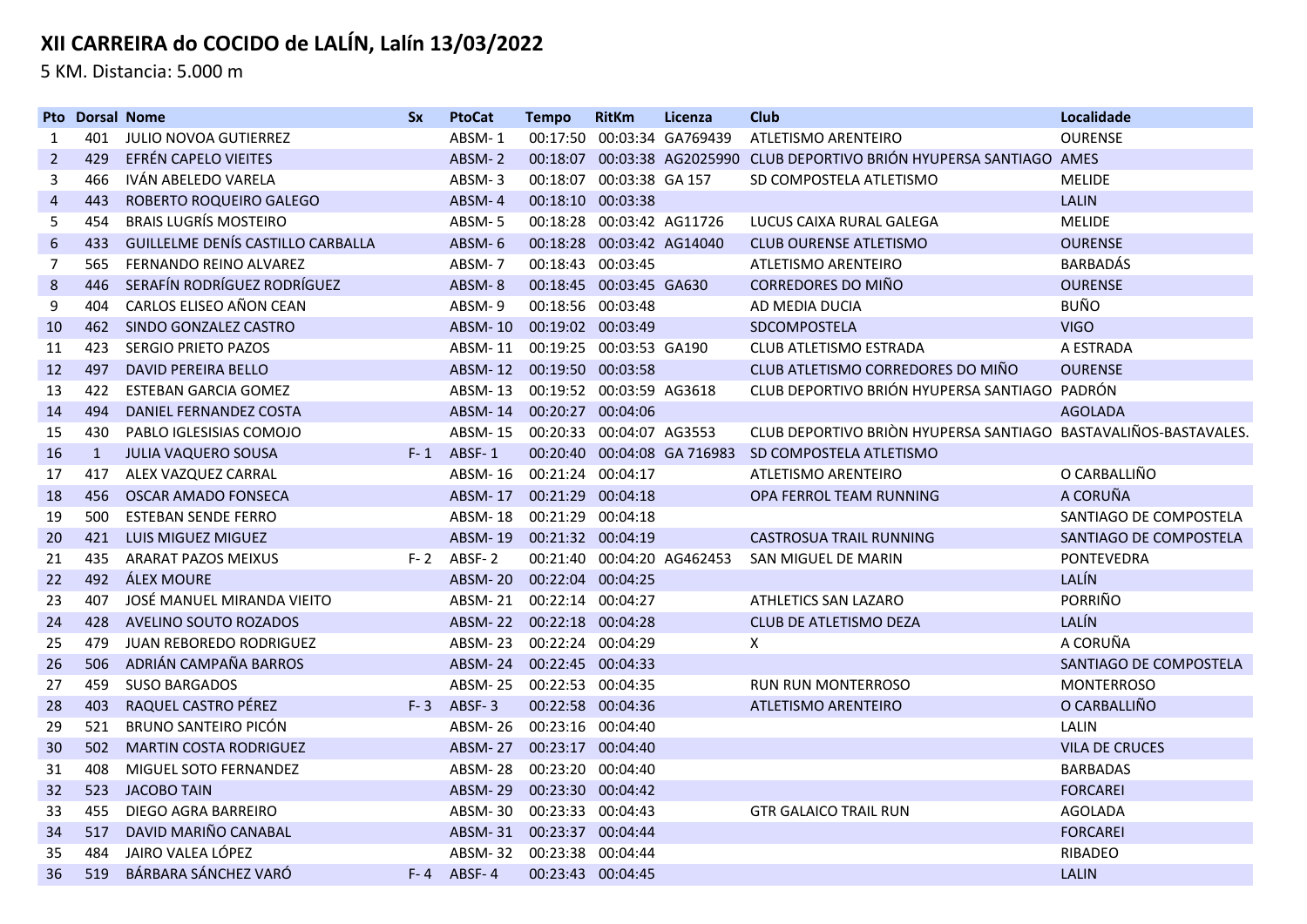| 37 | 469 | XIAN BARREIRO MARTINEZ          |     | ABSM-33                   | 00:23:49 00:04:46         |                  |                            | <b>SERRES RUNNERS</b>                                   | <b>MUROS</b>           |
|----|-----|---------------------------------|-----|---------------------------|---------------------------|------------------|----------------------------|---------------------------------------------------------|------------------------|
| 38 | 419 | VICTOR CASTROAGUDIN RODRIGUEZ   |     | ABSM-34                   | 00:24:04 00:04:49 AG13531 |                  |                            | C.A CAMBADOS-SEGUROS NOVAL                              | <b>PONTECESURES</b>    |
| 39 | 504 | CATUXA SEGADE CAAMAÑO           |     | $F - 5$ ABSF-5            | 00:24:24 00:04:53         |                  |                            |                                                         | <b>NOIA</b>            |
| 40 | 410 | ROBERTO BARROS BARCALA          |     | <b>ABSM-35</b>            | 00:24:42 00:04:57 AG14008 |                  |                            | ATLETISMO +9 MORAÑA                                     | <b>LEREZ</b>           |
| 41 | 508 | LAURA NERCELLAS GARCÍA          |     | $F-6$ ABSF-6              | 00:24:42 00:04:57         |                  |                            |                                                         | SILLEDA                |
| 42 | 512 | JOSE MANUEL GARRIDO BERTOLO     |     | <b>ABSM-36</b>            | 00:24:42 00:04:57         |                  |                            |                                                         | <b>FORCAREI</b>        |
| 43 | 409 | <b>JOSÉ CHAVES PEREIRA</b>      |     | ABSM-37                   |                           |                  |                            | 00:25:06 00:05:02 AG2023315 ATLETISMO +9 MORAÑA         | MORAÑA                 |
| 44 | 515 | DAVID MIGUEZ RODRÍGUEZ          |     | ABSM-38                   | 00:25:27 00:05:06         |                  |                            |                                                         | LALÍN                  |
| 45 | 467 | <b>IGNACIO DIEGUEZ GONZALEZ</b> |     | ABSM-39                   | 00:25:28 00:05:06 AG14899 |                  |                            | SD COMPOSTELA ATLETISMO                                 | SANTIAGO DE COMPOSTELA |
| 46 | 485 | MIGUEL ANGEL SEARA MARTÍNEZ     |     | <b>ABSM-40</b>            | 00:25:30 00:05:06         |                  |                            |                                                         | <b>OURENSE</b>         |
| 47 | 431 | MARÍA DEL MAR LÓPEZ FERNÁNDEZ   |     | F-7 ABSF-7                |                           |                  | 00:25:35 00:05:07 AG 14989 | CLUB ESCOLA ATLETISMO DEZA                              | LALÍN                  |
| 48 | 452 | <b>MARIO FÉLEZ RODRIGUEZ</b>    |     | ABSM-41 00:25:40 00:05:08 |                           |                  |                            | <b>GTR GALAICO TRAIL RUN</b>                            | <b>LALIN</b>           |
| 49 | 488 | ANTONIO VIEITEZ VILLAVERDE      |     | ABSM-42                   | 00:25:44 00:05:09         |                  |                            |                                                         | LALIN                  |
| 50 | 442 | <b>GERALDINE GROVE</b>          |     | $F - 8$ ABSF-8            |                           |                  |                            | 00:25:47 00:05:10 AG2028132 CLUBE ESCOLA ATLETISMO DEZA | LALÍN                  |
| 51 | 449 | AMPARO SÁNCHEZ GARCÍA           | F-9 | ABSF-9                    | 00:25:48 00:05:10         |                  |                            |                                                         | LALÍN                  |
| 52 | 420 | JOSÉ LUIS PADIN COUSIDO         |     | <b>ABSM-43</b>            | 00:25:57 00:05:12 11143-  |                  |                            | C.A.CAMBADOS-NOVAL                                      | SANXENXO               |
| 53 | 496 | JOSÉ MANUEL JÁCOME GALVÁN       |     | <b>ABSM-44</b>            | 00:26:19 00:05:16         |                  |                            |                                                         | <b>OURENSE</b>         |
| 54 | 445 | JUDIT DANIELA JÁCOME GALVÁN     |     | F-10 ABSF-10              | 00:26:19 00:05:16         |                  |                            |                                                         | <b>OURENSE</b>         |
| 55 | 513 | MARÍA INÉS LÓPEZ FERNÁNDEZ      |     | F-11 ABSF-11              | 00:26:42 00:05:21         |                  |                            | ATLETISMO DEZA                                          | DOZÓN                  |
| 56 | 413 | JOSÉ LUIS CONSTENLA PEREZ       |     | <b>ABSM-45</b>            | 00:26:43 00:05:21 AG12431 |                  |                            | ATLETISMO +9 MORAÑA                                     | MORAÑA                 |
| 57 | 437 | FÉLIX REBOLLIDO FERNÁNDEZ       |     | ABSM-46                   | 00:26:49                  | 00:05:22 AG15047 |                            | <b>CLUBE DE ATLETISMO SERRES RUNNERS</b>                | <b>MUROS</b>           |
| 58 | 514 | ADRIÁN LOPEZ RODRÍGUEZ          |     | <b>ABSM-47</b>            | 00:26:53 00:05:23         |                  |                            |                                                         | <b>FORCAREI</b>        |
| 59 | 516 | SILVIA VAZQUEZ PRESAS           |     | F-12 ABSF-12              | 00:27:01 00:05:25         |                  |                            |                                                         | LALIN                  |
| 60 | 412 | <b>MERCEDES CAMPOS EIRÍN</b>    |     | F-13 ABSF-13              | 00:27:03 00:05:25 AG14613 |                  |                            | ATLETISMO +9 MORAÑA                                     | <b>MORAÑA</b>          |
| 61 | 528 | <b>JESSE GORDON STONE</b>       |     | <b>ABSM-48</b>            | 00:27:03 00:05:25         |                  |                            |                                                         | <b>CULLEREDO</b>       |
| 62 | 411 | ABEL BARROS GONZÁLEZ            |     | <b>ABSM-49</b>            | 00:27:04 00:05:25 AG6807  |                  |                            | ATLETISMO +9 MORAÑA                                     | MORAÑA                 |
| 63 | 441 | MARÍA TERESA SEOANE CASTRO      |     | F-14 ABSF-14              | 00:27:09                  | 00:05:26         |                            | CLUBE-ESCOLA ATLETISMO DEZA                             | SILLEDA                |
| 64 | 418 | DANIEL VÁZQUEZ CALVAR           |     | <b>ABSM-50</b>            | 00:27:10 00:05:26 AG14764 |                  |                            | C. A. CAMBADOS SEGUROS NOVAL                            | RIBADUMIA              |
| 65 | 444 | CRISTINA BERMÚDEZ ÁLVAREZ       |     | F-15 ABSF-15              | 00:27:14 00:05:27         |                  |                            |                                                         | <b>OURENSE</b>         |
| 66 | 447 | <b>CHANEL OUTERELO BACA</b>     |     | ABSM-51                   | 00:27:14 00:05:27         |                  |                            |                                                         | <b>PUNXÍN</b>          |
| 67 | 482 | JORGE JOSÉ VILABOA PITEIRA      |     | ABSM-52                   | 00:27:15 00:05:27         |                  |                            |                                                         | LUGO                   |
| 68 | 487 | CONSTANTINO MEIN RODRÍGUEZ      |     | <b>ABSM-53</b>            | 00:27:23 00:05:29         |                  |                            |                                                         | LALÍN                  |
| 69 | 518 | RAQUEL RODRIGUEZ ROZAS          |     | F-16 ABSF-16              | 00:27:35 00:05:31         |                  |                            |                                                         | LALIN                  |
| 70 | 501 | LIBIA FERNÁNDEZ                 |     | F-17 ABSF-17              | 00:27:47 00:05:34         |                  |                            |                                                         | <b>MUROS</b>           |
| 71 | 438 | MÓNICA RODRÍGUEZ CAAMAÑO        |     | F-18 ABSF-18              | 00:27:56 00:05:36         |                  |                            | CLUBE DE ATLETISMO SERRES RUNNERS                       | <b>MUROS</b>           |
| 72 | 507 | CANDELA ALCARAZ MORÁN           |     | F-19 ABSF-19              | 00:28:12 00:05:39         |                  |                            |                                                         | <b>TEO</b>             |
| 73 | 526 | DIANA LOURO BLANCO              |     | F-20 ABSF-20              | 00:28:20 00:05:40         |                  |                            |                                                         | <b>MAZARICOS</b>       |
| 74 | 414 | <b>CONSUELO LORENZO GARCIA</b>  |     | F-21 ABSF-21              |                           |                  |                            | 00:28:39 00:05:44 AG2028177 ATLETISMO ARENTEIRO         | <b>BARBADÁS</b>        |
| 75 | 527 | <b>JUSTINE KLARKE</b>           |     | F-22 ABSF-22              | 00:28:53 00:05:47         |                  |                            |                                                         | MONFORTE DE LEMOS      |
| 76 | 440 | JAVIER POLA BALAYO              |     | <b>ABSM-54</b>            | 00:29:14 00:05:51         |                  |                            | <b>CLUBE DE ATLETISMO SERRES RUNNERS</b>                | <b>MUROS</b>           |
| 77 | 495 | MIGUEL ÁNGEL CABO BEN           |     | ABSM-55 00:29:31 00:05:55 |                           |                  |                            |                                                         | <b>BARBADÁS</b>        |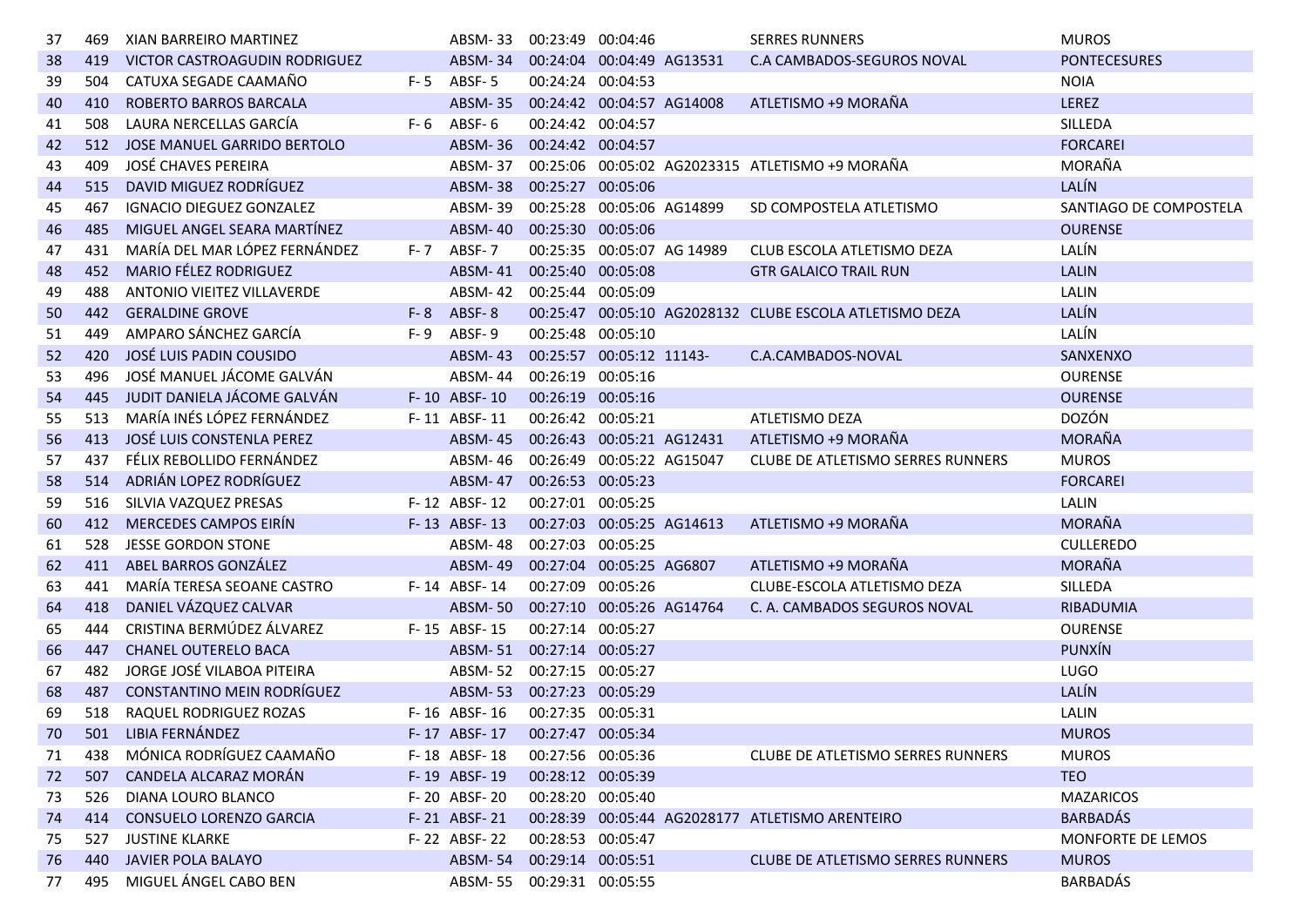| 78  | 491 | NANCY RIBADAVIA ZAMAR            | F-23 ABSF-23   | 00:29:33 00:05:55 |                            |                                          | A ESTRADA              |
|-----|-----|----------------------------------|----------------|-------------------|----------------------------|------------------------------------------|------------------------|
| 79  | 520 | SOFÍA MARÍA TILVE GARCÍA         | F-24 ABSF-24   | 00:29:33 00:05:55 |                            |                                          | <b>MEIS</b>            |
| 80  | 470 | JOSE ANTONIO GÓMEZ               | <b>ABSM-56</b> | 00:29:42 00:05:57 |                            |                                          | A ESTRADA              |
| 81  | 468 | <b>FATIMA BARREIRO ABEIJON</b>   | F-25 ABSF-25   | 00:29:45 00:05:57 |                            | <b>SERRES RUNNERS</b>                    | <b>MUROS</b>           |
| 82  | 439 | JOAQUINA LEÓN CAAMAÑO            | $F-26$ ABSF-26 | 00:29:46 00:05:58 |                            | <b>CLUBE DE ATLETISMO SERRES RUNNERS</b> | <b>MUROS</b>           |
| 83  | 490 | HIGINIO ESTÉVEZ COUTO            | <b>ABSM-57</b> | 00:30:14 00:06:03 |                            |                                          | LALIN                  |
| 84  | 415 | NATIVIDAD ÁLVAREZ MATIAS         | F-27 ABSF-27   | 00:30:30 00:06:06 |                            | ATLETISMO ARENTEIRO                      | <b>OURENSE</b>         |
| 85  | 505 | ALBA FORNO CRESPO                | F-28 ABSF-28   | 00:31:46 00:06:22 |                            |                                          | LALÍN                  |
| 86  | 460 | MOISÉS CALVO VITURRO             | <b>ABSM-58</b> | 00:31:50 00:06:22 |                            | S.D. BARBANTIA RODA                      | <b>BOIRO</b>           |
| 87  | 511 | CAROLINA GONZALEZ RAMA           | F-29 ABSF-29   | 00:31:53 00:06:23 |                            |                                          | CORUÑA (A)             |
| 88  | 475 | SEGUNDO GONZALEZ LIOPEZ          | <b>ABSM-59</b> | 00:31:53 00:06:23 |                            |                                          | CORUÑA (A)             |
| -89 | 434 | <b>MARCOS RODRIGUEZ SANCHEZ</b>  | ABSM-60        | 00:31:54 00:06:23 |                            | <b>RIALTO</b>                            | CORUÑA (A)             |
| 90  | 436 | <b>SANDRA CANEDA</b>             | F-30 ABSF-30   | 00:32:06 00:06:26 |                            | C. A. CAMBADOS - SEGUROS NOVAL           | <b>MEAÑO</b>           |
| 91  | 477 | Mª DEL CARMEN FERNÁNDEZ REY      | F-31 ABSF-31   | 00:32:16 00:06:28 |                            |                                          | A CORUÑA               |
| 92  | 486 | ROSA MARIA FERNANDEZ FREIRIA     | F-32 ABSF-32   | 00:32:35 00:06:31 |                            |                                          | PORRIÑO (O)            |
| 93  | 448 | IDALMIS GARCÍA LÓPEZ-BLANCO      | F-33 ABSF-33   | 00:32:50 00:06:34 |                            | CLUBE DE ATLETISMO DEZA                  | LALIN                  |
| 94  | 474 | <b>PATRICIA CHESA TIERZ</b>      | F-34 ABSF-34   | 00:33:08 00:06:38 |                            |                                          | SANTIAGO DE COMPOSTELA |
| 95  | 473 | VIVIANA LEZCANO ARBOLEDA         | F-35 ABSF-35   | 00:33:37 00:06:44 |                            |                                          | LALÍN                  |
| 96  | 472 | <b>CLAUDIA LORENA QUAN RODAS</b> | F-36 ABSF-36   | 00:34:34 00:06:55 |                            |                                          | <b>LALIN</b>           |
| 97  | 458 | JOSE LUIS MOURIÑO MIGUENS        | ABSM-61        | 00:34:40 00:06:56 |                            |                                          | <b>BOIRO</b>           |
| 98  | 499 | SARA LÓPEZ SIERRA                | F-37 ABSF-37   | 00:36:53 00:07:23 |                            |                                          | SANTIAGO DE COMPOSTELA |
| 99  | 498 | SALOMÉ MIRAMONTES MIRÁS          | F-38 ABSF-38   | 00:36:55 00:07:23 |                            |                                          | SANTIAGO DE COMPOSTELA |
| 100 | 231 | ELVIRA TRESGUERRAS GONZÁLEZ      | F-39 ABSF-39   |                   | 00:37:50 00:07:34 2024118- | <b>ATLETISMO SAR</b>                     | <b>AMES</b>            |
| 101 | 450 | XEILA MUÑIZ ABRALDES             | F-40 ABSF-40   | 00:38:42          | 00:07:45                   | <b>FLOW PILATES&amp;TRAINING</b>         | RIBEIRA                |
| 102 | 510 | XIANA OTERO MERA                 | F-41 ABSF-41   | 00:56:59          | 00:11:24                   |                                          | SANTIAGO DE COMPOSTELA |
| 103 | 509 | <b>CRISTINA CABARCOS REY</b>     | F-42 ABSF-42   | 00:56:59 00:11:24 |                            |                                          | SANTIAGO DE COMPOSTELA |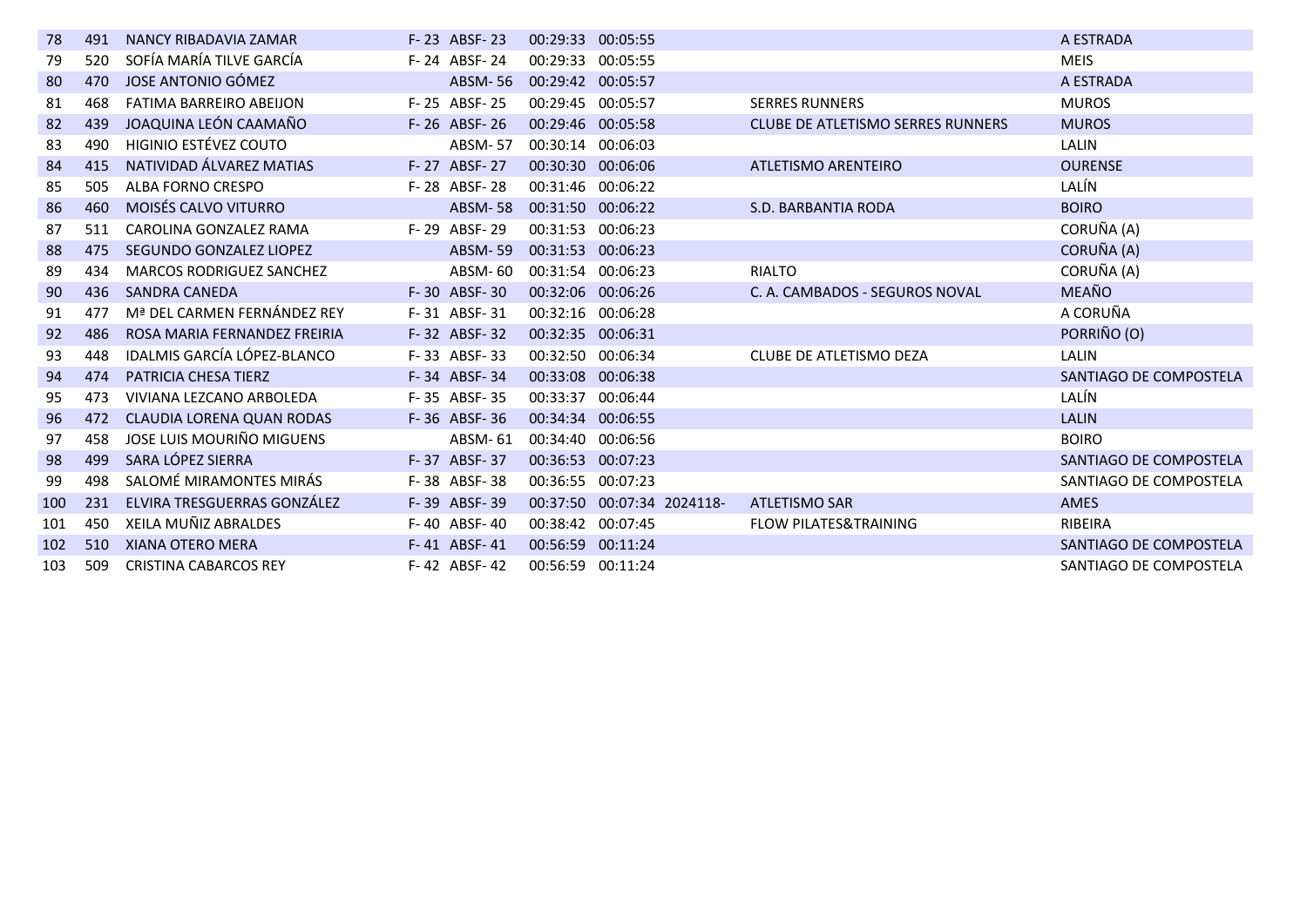SUB14/SUB16. Distancia: 2.000 m

|                | <b>Pto Dorsal Nome</b> |                                  | <b>Sx</b> | <b>PtoCat</b>    | <b>Tiempo</b> | RitmoKm           | PasoMeta | Licenza           | Club                                                             | Localidade                    |
|----------------|------------------------|----------------------------------|-----------|------------------|---------------|-------------------|----------|-------------------|------------------------------------------------------------------|-------------------------------|
| 1              | 857                    | IAGO RIVEIRO OUBIÑA              |           | SUB16M-1         |               | 00:06:52 00:03:26 | 00:03:30 |                   | ATLETISMO CAMBADOS SEG NOVAL                                     | <b>CAMBADOS</b>               |
| $\overline{2}$ | 823                    | ADRIÁN RODRIGUEZ ANTÓN           |           | <b>SUB14M-1</b>  | 00:06:59      | 00:03:30          | 00:03:30 |                   | AG2023707 COMESAÑA SPORTING CLUB                                 | <b>VIGO</b>                   |
| 3              | 830                    | ENRIQUE MAGARIÑOS GAGO           |           | SUB14M-2         | 00:07:05      | 00:03:33          | 00:03:36 | AG3981            | MORAÑA EN RUTA                                                   | SANTA LUCIA DE MORAÑA - 36660 |
| 4              | 808                    | <b>MATEO CRUJEIRAS VILLAR</b>    |           | <b>SUB14M-3</b>  |               | 00:07:07 00:03:34 | 00:03:38 |                   | <b>CLUB NATACIÓN RIVEIRA</b>                                     | <b>RIBEIRA</b>                |
| 5              | 872                    | <b>BRANDAN CARREIRA CASTRO</b>   |           | SUB16M-2         |               | 00:07:28 00:03:44 | 00:03:45 |                   |                                                                  | <b>MELIDE</b>                 |
| 6              | 806                    | LUAM CHAZO RODRÍGUEZ             |           | <b>SUB14M-4</b>  |               | 00:07:31 00:03:46 | 00:03:42 |                   | <b>CLUB ATLETISMO O PINO</b>                                     | SANTIAGO DE COMPOSTELA        |
| 7              | 817                    | SANTIAGO SILVA FERREIROA         |           | SUB14M-5         |               | 00:07:32 00:03:46 | 00:03:51 | AG5993            | CLUBE ESCOLA DE ATLETISMO DEZA                                   | LALIN                         |
| 8              | 858                    | <b>TEO SEREN OTERO</b>           |           | <b>SUB16M-3</b>  | 00:07:39      | 00:03:50          | 00:03:45 |                   | ATLETISMO CAMBADOS SEG.NOVAL                                     | <b>CAMBADOS</b>               |
| 9              | 805                    | CARMEN PAZ SANTAMARÍA            |           | F-1 SUB14F-1     |               | 00:07:43 00:03:52 | 00:03:49 |                   | AG2025487 CLUB ATLETISMO NOIA                                    | PORTO DO SON                  |
| 10             | 822                    | BELTRÁN RIVAS MOSQUERA           |           | <b>SUB14M-6</b>  |               | 00:07:43 00:03:52 | 00:04:00 |                   | <b>ATLETISMO DEZA</b>                                            | LALÍN                         |
| 11             | 831                    | JESÚS PATIÑO RÍOS                |           | SUB14M-7         |               | 00:07:44 00:03:52 | 00:03:45 |                   |                                                                  | RIBEIRA                       |
| 12             | 870                    | MATEO ÁLVAREZ CIVEIRA            |           | <b>SUB16M-4</b>  |               | 00:07:44 00:03:52 | 00:03:50 |                   | AG2025056 LUCUS CAIXA RURAL GALEGA                               | <b>LUGO</b>                   |
| 13             | 813                    | XABIER SALGUEIRO LÓPEZ           |           | SUB14M-8         |               | 00:07:51 00:03:56 | 00:04:02 | AG7742            | <b>CLUB ATLETISMO DEZA</b>                                       | LALIN                         |
| 14             | 796                    | XABI CAMBA VÁZQUEZ               |           | <b>SUB14M-9</b>  |               | 00:07:53 00:03:57 | 00:03:53 | GA778             | CORUÑA COMARCA                                                   | <b>CULLEREDO</b>              |
| 15             | 859                    | HUGO RIVEIRO REBOLLIDO           |           | <b>SUB16M-5</b>  | 00:07:59      | 00:04:00          | 00:03:51 |                   | ATLETISMO CAMBADOS SEG.NOVAL                                     | CAMBADOS                      |
| 16             | 810                    | <b>XABIER SANCHEZ ALBOR</b>      |           | <b>SUB14M-10</b> | 00:08:05      | 00:04:03          | 00:03:51 |                   | <b>ATLETISMO DEZA</b>                                            | <b>LALIN</b>                  |
| 17             | 860                    | <b>JUAN RIAL RIVAS</b>           |           | SUB16M-6         |               | 00:08:06 00:04:03 | 00:04:00 |                   | ATLETISMO CAMBADOS SEG.NOVAL                                     | <b>CAMBADOS</b>               |
| 18             | 786                    | <b>CLAUDIA CHAVES DURAN</b>      |           | $F-2$ SUB14F-2   |               | 00:08:11 00:04:06 | 00:03:59 |                   | AG2021147 ATLETISMO +9 MORAÑA                                    | MORAÑA                        |
| 19             | 846                    | <b>GONZALO JUNCAL IGLESIAS</b>   |           | SUB14M-11        |               | 00:08:12 00:04:06 | 00:03:56 | AG10612           |                                                                  | SANTIAGO DE COMPOSTELA        |
| 20             | 847                    | <b>MARTÍN CELA TEIJEIRO</b>      |           | SUB14M-12        |               | 00:08:14 00:04:07 | 00:03:57 |                   |                                                                  | <b>SANTIAGO</b>               |
| 21             | 815                    | SANTIAGO TOUCEIRO LANDER         |           | SUB14M-13        |               | 00:08:15 00:04:08 | 00:04:03 |                   | AG 12051 ESCOLA ATLETISMO DEZA                                   | LALIN                         |
| 22             | 868                    | BREOGAN GARCÍA FERNÁNDEZ         |           | <b>SUB16M-7</b>  |               | 00:08:16 00:04:08 | 00:04:11 |                   | AG 2023789 CLUBE-ESCOLA ATLETISMO DEZA                           | <b>LALIN</b>                  |
| 23             | 874                    | <b>XABIER VERDE LOPEZ</b>        |           | <b>SUB16M-8</b>  |               | 00:08:18 00:04:09 | 00:04:01 | AG20183           | ATLETISMO DEZA                                                   | LALIN                         |
| 24             | 827                    | UXIA LÓPEZ SÁNCHEZ               |           | $F-3$ SUB14F-3   |               | 00:08:20 00:04:10 | 00:04:00 |                   | AG2027746 ESCOLA ATLETICA PEREIRO DE AGUIAR BEN CHO SHEY OURENSE |                               |
| 25             | 789                    | SOFÍA CALDAS BLANCO              |           | F-4 SUB14F-4     | 00:08:28      | 00:04:14          | 00:04:06 | AG3579            | ATLETISMO +9 MORAÑA                                              | MORAÑA                        |
| 26             | 793                    | <b>HUGO NOVOA ALVAREZ</b>        |           | <b>SUB14M-14</b> |               | 00:08:34 00:04:17 | 00:04:14 |                   | <b>ATLETISMO ARENTEIRO</b>                                       | <b>OURENSE</b>                |
| 27             | 809                    | MARTIÑO RIVAS ABELEDO            |           | SUB14M-15        |               | 00:08:40 00:04:20 | 00:04:22 | 2028133-          | CLUBE - ESCOLA ATLETISMO -DEZA                                   | LALÍN                         |
| 28             | 837                    | IKER VELO BRANDÓN                |           | <b>SUB14M-16</b> |               | 00:08:42 00:04:21 | 00:04:25 |                   |                                                                  | <b>CARBALLO</b>               |
| 29             | 801                    | SALETA PÉREZ FERNÁNDEZ           |           | F-5 SUB14F-5     |               | 00:08:45 00:04:23 | 00:04:12 |                   | <b>CD DELIKIA</b>                                                | O CARBALLIÑO                  |
| 30             | 797                    | ÁLVARO SOTO DES                  |           | SUB14M-17        |               | 00:08:48 00:04:24 | 00:04:28 |                   | <b>CD DELIKIA</b>                                                | CARBALLIÑO                    |
| 31             | 799                    | <b>XABIER VALENCIA RODRIGUEZ</b> |           | SUB14M-18        |               | 00:08:55 00:04:28 | 00:04:28 |                   | <b>DELIKIA</b>                                                   | CARBALLIÑO, O                 |
| 32             | 804                    | VALERIA PÁJARO SALGUEIRO         |           | F-6 SUB14F-6     |               | 00:08:56 00:04:28 | 00:04:31 | AG 13643          | CLUB ATLETISMO DEZA                                              | <b>SILLEDA</b>                |
| 33             | 839                    | <b>MARTIN CARREIRA VARELA</b>    |           | SUB14M-19        |               | 00:08:56 00:04:28 | 00:04:20 |                   |                                                                  | <b>PALAS DE REI</b>           |
| 34             | 816                    | ESTEBAN SILVA FERREIROA          |           | <b>SUB14M-20</b> |               | 00:08:58 00:04:29 | 00:04:33 | AG5992            | CLUBE ESCOLA DE ATLETISMO DEZA                                   | <b>LALIN</b>                  |
| 35             | 855                    | AIALA GARCÍA FOJO                |           | F-7 SUB16F-1     |               | 00:09:05 00:04:33 | 00:04:28 | AG13630           | ATLETISMO +9 MORAÑA                                              | MORAÑA                        |
| 36             | 845                    | <b>BRAIS ALEGRE IGLESIAS</b>     |           | <b>SUB14M-21</b> | 00:09:07      | 00:04:34          | 00:04:26 |                   |                                                                  | SANTIAGO DE COMPOSTELA        |
| 37             | 840                    | <b>DANIEL VARELA BURGOS</b>      |           | SUB14M-22        |               | 00:09:08 00:04:34 | 00:04:42 |                   |                                                                  | PALAS DE REI                  |
| 38             | 798                    | SECUNDINO GONZÁLEZ PANADEIROS    |           | <b>SUB14M-23</b> | 00:09:10      | 00:04:35          | 00:04:28 |                   |                                                                  | <b>CEA</b>                    |
| 39             | 812                    | ELOÍSA FERNÁNDEZ GARCÍA          | F- 8      | SUB14F-7         |               | 00:09:10 00:04:35 | 00:04:28 |                   | AG 202378 CLUB-ESCOLA ATLETISMO DEZA                             | LALIN                         |
| 40             | 865                    | BRÉTEMA NÚÑEZ GROVE              |           | F-9 SUB16F-2     |               | 00:09:11 00:04:36 | 00:04:29 |                   | AG2018304 CLUBE ESCOLA ATLETISMO DEZA                            | <b>LALIN</b>                  |
| 41             | 869                    | SARA FERNÁNDEZ SOTO              |           | F-10 SUB16F-3    |               | 00:09:21 00:04:41 | 00:04:25 | 45164017- DELIKIA |                                                                  | <b>SAN AMARO</b>              |
| 42             | 795                    | <b>VEGA REBOREDO PRADO</b>       |           | F-11 SUB14F-8    |               | 00:09:24 00:04:42 | 00:04:37 | GA780             | CORUÑA COMARCA                                                   | A CORUÑA                      |
| 43             | 861                    | MARIÑA DIZ RODRÍGUEZ             |           | F-12 SUB16F-4    |               | 00:09:31 00:04:46 | 00:04:47 |                   | CA CAMBADOS                                                      | RIBADUMIA                     |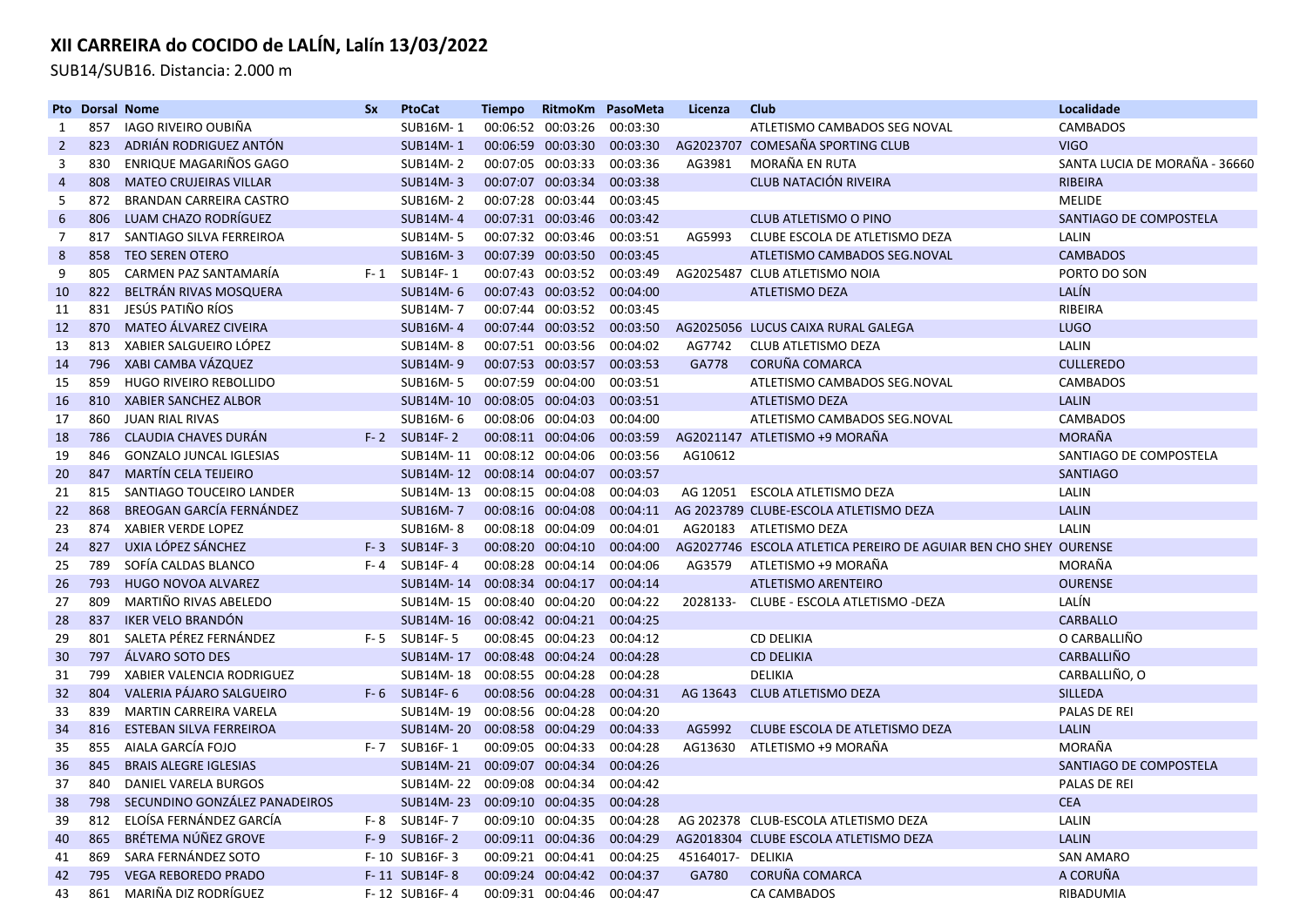|     |                                                                                                        | $F-13$ SUB14F-9                                                                                                                                                                                                                                                                                  |  |                                                                                                                                                                                                    | AG6843                                                                                                                                                                                                                                                                                                                         |                              | <b>MORAÑA</b>                                                                                                                                                                                                                                                             |
|-----|--------------------------------------------------------------------------------------------------------|--------------------------------------------------------------------------------------------------------------------------------------------------------------------------------------------------------------------------------------------------------------------------------------------------|--|----------------------------------------------------------------------------------------------------------------------------------------------------------------------------------------------------|--------------------------------------------------------------------------------------------------------------------------------------------------------------------------------------------------------------------------------------------------------------------------------------------------------------------------------|------------------------------|---------------------------------------------------------------------------------------------------------------------------------------------------------------------------------------------------------------------------------------------------------------------------|
| 788 |                                                                                                        | SUB14M-24                                                                                                                                                                                                                                                                                        |  |                                                                                                                                                                                                    |                                                                                                                                                                                                                                                                                                                                |                              | MORAÑA                                                                                                                                                                                                                                                                    |
|     |                                                                                                        | F-14 SUB14F-10                                                                                                                                                                                                                                                                                   |  |                                                                                                                                                                                                    |                                                                                                                                                                                                                                                                                                                                |                              | LALÍN                                                                                                                                                                                                                                                                     |
| 844 |                                                                                                        | SUB14M-25                                                                                                                                                                                                                                                                                        |  | 00:04:38                                                                                                                                                                                           |                                                                                                                                                                                                                                                                                                                                |                              | SANTIAGO                                                                                                                                                                                                                                                                  |
|     | ANTONIO BECERRO DE LA FUENTE                                                                           | SUB16M-9                                                                                                                                                                                                                                                                                         |  |                                                                                                                                                                                                    |                                                                                                                                                                                                                                                                                                                                |                              | <b>LALIN</b>                                                                                                                                                                                                                                                              |
|     |                                                                                                        |                                                                                                                                                                                                                                                                                                  |  |                                                                                                                                                                                                    |                                                                                                                                                                                                                                                                                                                                |                              | LALIN                                                                                                                                                                                                                                                                     |
|     |                                                                                                        |                                                                                                                                                                                                                                                                                                  |  |                                                                                                                                                                                                    |                                                                                                                                                                                                                                                                                                                                | ATLETISMO CAMBADOS SEG NOVAL | <b>CAMBADOS</b>                                                                                                                                                                                                                                                           |
|     |                                                                                                        |                                                                                                                                                                                                                                                                                                  |  |                                                                                                                                                                                                    |                                                                                                                                                                                                                                                                                                                                |                              | LALIN                                                                                                                                                                                                                                                                     |
|     |                                                                                                        |                                                                                                                                                                                                                                                                                                  |  |                                                                                                                                                                                                    |                                                                                                                                                                                                                                                                                                                                |                              | <b>LALIN</b>                                                                                                                                                                                                                                                              |
|     |                                                                                                        |                                                                                                                                                                                                                                                                                                  |  |                                                                                                                                                                                                    |                                                                                                                                                                                                                                                                                                                                |                              | LALÍN                                                                                                                                                                                                                                                                     |
|     |                                                                                                        | F-15 SUB14F-11                                                                                                                                                                                                                                                                                   |  |                                                                                                                                                                                                    | AG3579                                                                                                                                                                                                                                                                                                                         |                              | <b>MORAÑA</b>                                                                                                                                                                                                                                                             |
| 848 | ERIKA BOTANA BOTANA                                                                                    | F-16 SUB14F-12                                                                                                                                                                                                                                                                                   |  | 00:05:15                                                                                                                                                                                           |                                                                                                                                                                                                                                                                                                                                |                              | <b>PADRON</b>                                                                                                                                                                                                                                                             |
|     | XACOBE GARCIA GARCIA                                                                                   |                                                                                                                                                                                                                                                                                                  |  |                                                                                                                                                                                                    |                                                                                                                                                                                                                                                                                                                                | <b>EBOCAX</b>                | <b>LALIN</b>                                                                                                                                                                                                                                                              |
|     | ÁLEX GARCÍA INSAURRALDE                                                                                |                                                                                                                                                                                                                                                                                                  |  |                                                                                                                                                                                                    | AG14891                                                                                                                                                                                                                                                                                                                        |                              | LALÍN                                                                                                                                                                                                                                                                     |
|     |                                                                                                        | F-17 SUB14F-13                                                                                                                                                                                                                                                                                   |  |                                                                                                                                                                                                    |                                                                                                                                                                                                                                                                                                                                |                              | LALÍN                                                                                                                                                                                                                                                                     |
|     | 44 787<br>46 836<br>- 864<br>802<br>51 820<br>52 814<br>53 811<br>54 791<br>56 825<br>57<br>818<br>852 | CATUXA GARCÏA PIÑEIRO<br>MATEO MIGUENS GÓMEZ<br>CAROLINA DOBARRO GONZÁLEZ<br>HUGO VIQUEIRA PICALLOS<br>NUNO VARELA MARTÍNEZ<br>50 856 BIEITO CHAVES RODRÍGUEZ<br>GERMÁN CELA GARCÍA<br>MATEO FERNÁNDEZ CAMBEIRO<br>DIEGO JOSÉ RODRÍGUEZ VARELA<br><b>CARLA CEA VARELA</b><br>XIANA DELGADO AREÁN |  | 00:09:38 00:04:49<br>00:09:53 00:04:57<br>00:09:54 00:04:57<br>00:09:57 00:04:59<br>SUB14M-26 00:09:57 00:04:59<br>SUB14M-27 00:10:34 00:05:17<br>00:11:25 00:05:43<br>SUB14M-31 00:12:37 00:06:19 | 00:04:42<br>00:09:39 00:04:50 00:04:29<br>00:04:38<br>00:04:56<br>00:04:56<br>SUB16M-10 00:10:22 00:05:11 00:05:04<br>00:05:00<br>SUB14M-28 00:10:35 00:05:18 00:05:09<br>SUB14M-29 00:10:52 00:05:26 00:05:17<br>00:10:55 00:05:28 00:05:13<br>SUB14M-30 00:12:35 00:06:18 00:05:56<br>00:05:52<br>00:12:48 00:06:24 00:06:02 |                              | ATLETISMO +9 MORAÑA<br>AG13049 ATLETISMO +9 MORAÑA<br>AG202267 ATLETISMO DEZA<br>AG 202679 CLUB ATLETISMO DEZA<br>AG12053<br>CLUBE-ESCOLA ATLETISMO DEZA<br>AG13340 CLUBE ATLETISMO DEZA<br>AG 10836 CLUBE ESCOLA ATLETISMO DEZA<br>ATLETISMO +9 MORAÑA<br>ATLETISMO DEZA |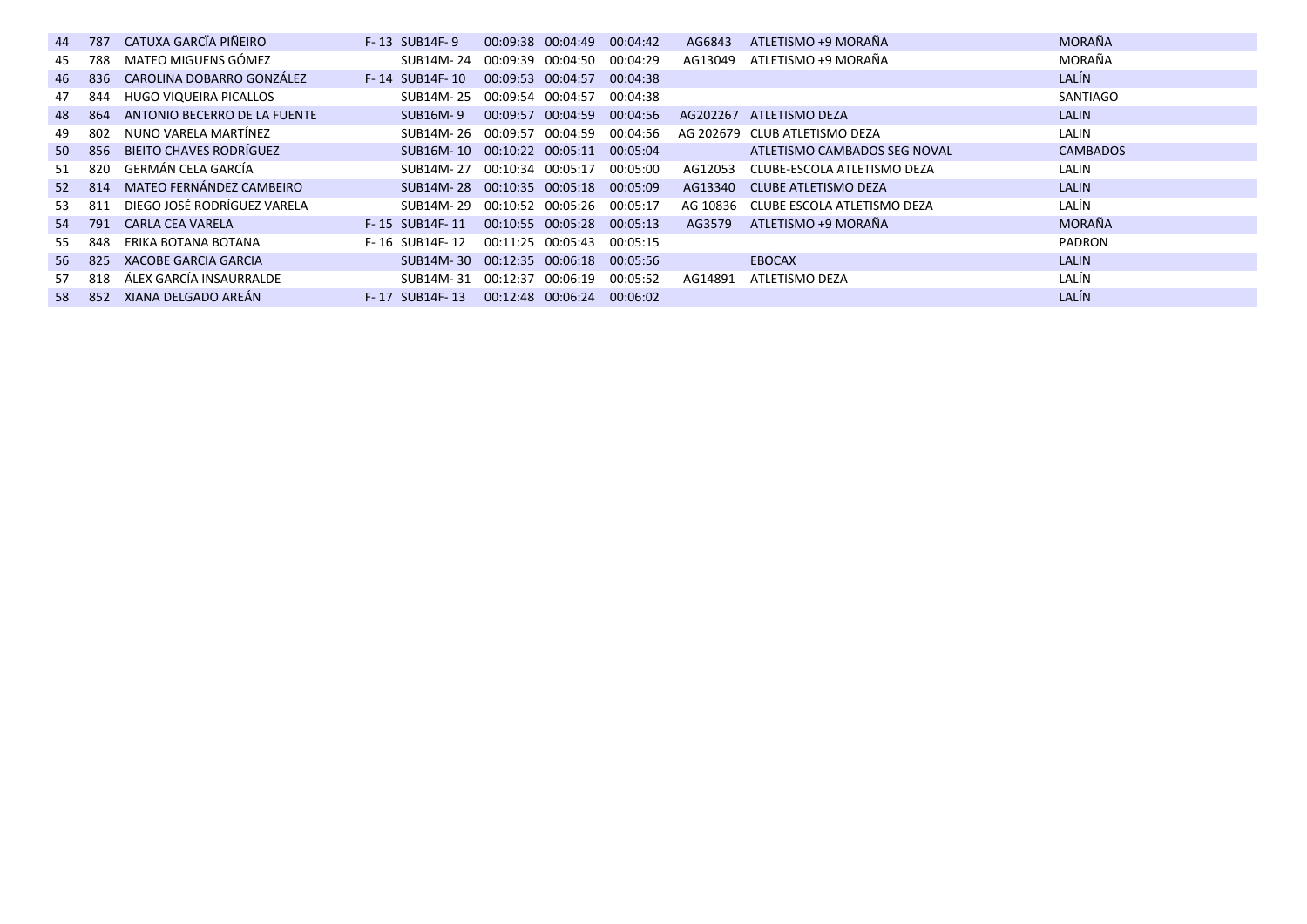SUB10. Distancia: 700 m

|                | <b>Pto Dorsal Nome</b> |                                | <b>Sx</b> | <b>PtoCat</b>                        | <b>Tempo</b>      | RitmoKm Licenza            | Club                                                          | Localidade                |
|----------------|------------------------|--------------------------------|-----------|--------------------------------------|-------------------|----------------------------|---------------------------------------------------------------|---------------------------|
| 1              | 608                    | HUGO CORDAL AMARELLE           |           | <b>SUB10M-1</b>                      | 00:02:35          | 00:03:41 AG11535           | CLUB ATLETISMO CAMBADOS SEGUROS NOVAL CAMBADOS                |                           |
| $\overline{2}$ | 611                    | NICOLÁS AMADO PREGO            |           | <b>SUB10M-2</b>                      | 00:02:53 00:04:07 |                            | <b>SADA</b>                                                   | LA CORUÑA                 |
| 3              | 614                    | ALBA SOLLA UCHA                |           | F-1 SUB10F-1                         |                   | 00:02:54 00:04:09 AG5857   | CLUB DEPORTIVO PINARIUM                                       | MARÍN                     |
| 4              | 697                    | MARTIÑO MATO LÓPEZ             |           | <b>SUB10M-3</b>                      | 00:02:58 00:04:14 |                            |                                                               | LALÍN                     |
| 5              | 669                    | ANTÓN FERNÁNDEZ LOUZAO         |           | <b>SUB10M-4</b>                      | 00:02:58 00:04:14 |                            |                                                               | SILLEDA                   |
| 6              | 626                    | XAVIER ALVARELLOS MONTOTO      |           | <b>SUB10M-5</b>                      |                   | 00:02:59 00:04:16 AG3443   | ATLETISMO DEZA                                                | <b>LALIN</b>              |
| 7              | 639                    | <b>TEO REQUEJO GARCIA</b>      |           | SUB10M-6                             | 00:03:04 00:04:23 |                            |                                                               | LALIN                     |
| 8              | 672                    | <b>MANUEL MAYO GONZÁLEZ</b>    |           | <b>SUB10M-7</b>                      | 00:03:04 00:04:23 |                            |                                                               | <b>PARADELA</b>           |
| 9              | 607                    | ANDRÉ VALENCIA                 |           | <b>SUB10M-8</b>                      |                   | 00:03:05 00:04:24          | <b>DELIKIA</b>                                                | O CARBALLIÑO              |
| 10             | 670                    | IVÁN DOAMO FUENTES             |           | <b>SUB10M-9</b>                      |                   | 00:03:11 00:04:33          |                                                               | <b>LALIN</b>              |
| 11             | 636                    | MARTÍN MARIÑO FERREIRO         |           | SUB10M-10 00:03:12 00:04:34 AG13298  |                   |                            | <b>CLUB ATLETISMO DEZA</b>                                    | LALÍN                     |
| 12             | 606                    | SOFÍA CORRALES RIOBÓ           |           | F-2 SUB10F-2                         |                   | 00:03:12 00:04:34 AG10506  | ATLETISMO VILA DE CANGAS                                      | <b>CANGAS</b>             |
| 13             | 667                    | MIGUEL ASOREY GONZÁLEZ         |           | SUB10M-11 00:03:13 00:04:36          |                   |                            |                                                               | LALÍN                     |
| 14             | 617                    | <b>LUCAS AGEITOS ROMERO</b>    |           | SUB10M-12 00:03:14 00:04:37          |                   |                            | NATACIÓN RIVEIRA                                              | <b>RIVEIRA</b>            |
| 15             | 603                    | <b>XIAN REY CABANELAS</b>      |           | SUB10M-13 00:03:16 00:04:39 AG12285  |                   |                            | ATLETISMO +9 MORAÑA                                           | MORAÑA                    |
| 16             | 627                    | THIAGO LORENZO QUINTEIRO       |           | SUB10M-14 00:03:16 00:04:40 AG 13891 |                   |                            | <b>CLUBE ATLETISMO DEZA</b>                                   | <b>LALIN</b>              |
| 17             | 623                    | ADÁN AGRA LIÑARES              |           | SUB10M-15                            |                   | 00:03:18 00:04:43 AG13293  | CLUBE- ESCOLAR ATLETISMO DEZA                                 | LALIN                     |
| 18             | 646                    | DARIO MOLERO MOLINA            |           |                                      |                   |                            | SUB10M-16  00:03:18  00:04:43  L12000249  MULTIDEPORTE MASIDE | <b>MASIDE</b>             |
| 19             | 620                    | IZAN FERNÁNDEZ FUENTES         |           | SUB10M-17                            |                   | 00:03:20 00:04:46 AG5971   | CLUBE ATLETISMO DEZA                                          | LALÍN                     |
| 20             | 632                    | ICÍA PENAS SANMARTÍN           |           | F-3 SUB10F-3                         |                   | 00:03:20 00:04:46 AG13333  | CLUBE-ESCOLA ATLETISMO DEZA                                   | <b>LALIN</b>              |
| 21             | 698                    | <b>CRISTIAN OTERO NEIRA</b>    |           | <b>SUB10M-18</b>                     | 00:03:20 00:04:46 |                            |                                                               | LALÍN                     |
| 22             | 604                    | DANIELA SANTOS FERNÁNDEZ       |           | F-4 SUB10F-4                         |                   | 00:03:20 00:04:46          | ATLETISMO CAMBADOS SEG.NOVAL                                  | <b>CAMBADOS</b>           |
| 23             | 625                    | TELMA SALGUEIRO LÓPEZ          | $F - 5$   | <b>SUB10F-5</b>                      |                   | 00:03:21 00:04:46 Ag13328  | CLUB ATLETISMO DEZA                                           | <b>LALIN</b>              |
| 24             | 676                    | YOEL CASTRO LALIN              |           | <b>SUB10M-19</b>                     | 00:03:23 00:04:50 |                            |                                                               | <b>LALIN</b>              |
| 25             | 634                    | NORA GÓMEZ GARCÍA              |           | F-6 SUB10F-6                         |                   | 00:03:25 00:04:52 AG 13330 | CLUBE-ESCOLA ATLETISMO DEZA                                   | LALÍN                     |
| 26             | 605                    | THIAGO RESILLE PINHEIRO        |           | SUB10M-20 00:03:26 00:04:54          |                   |                            | <b>VILA DE CANGAS</b>                                         | <b>CANGAS DEL MORRAZO</b> |
| 27             | 618                    | MARTINA GRANJA CASTRO          |           | F-7 SUB10F-7                         |                   | 00:03:26 00:04:54 13335-   | <b>CLUBLE ATLETISMO DEZA</b>                                  | LALIN                     |
| 28             | 641                    | DAVID GÓMEZ DA SILVA           |           | SUB10M-21 00:03:28 00:04:57          |                   |                            | ESCUELA DE ATLETISMO DEZA                                     | <b>LALIN</b>              |
| 29             | 648                    | NAYARA TABOADA MONTOTO         |           | F-8 SUB10F-8                         |                   | 00:03:28 00:04:57          |                                                               | LALIN                     |
| 30             | 666                    | <b>SARA PORTAS CONDE</b>       |           | F-9 SUB10F-9                         |                   | 00:03:29 00:04:58          |                                                               | <b>SILLEDA</b>            |
| 31             | 633                    | JADE FÉLEZ GARCÍA              |           | F-10 SUB10F-10                       |                   | 00:03:30 00:05:00 AG 5988  | CLUB ATLETISMO DEZA                                           | LALÍN                     |
| 32             | 655                    | <b>BRAIS PRIEGUE RODRÍGUEZ</b> |           | <b>SUB10M-22</b>                     |                   | 00:03:32 00:05:02 AG15099  | <b>SERRES RUNNERS BASE</b>                                    | <b>MUROS</b>              |
| 33             | 615                    | AITOR VÁZQUEZ RODRÍGUEZ        |           | SUB10M-23                            | 00:03:33 00:05:04 |                            | <b>CLUB MULTIDEPORTE MASIDE</b>                               | CARBALLIÑO                |
| 34             | 621                    | VEGA FERRADÁS GONZÁLEZ         |           | F-11 SUB10F-11                       | 00:03:34 00:05:05 |                            |                                                               | LALÍN                     |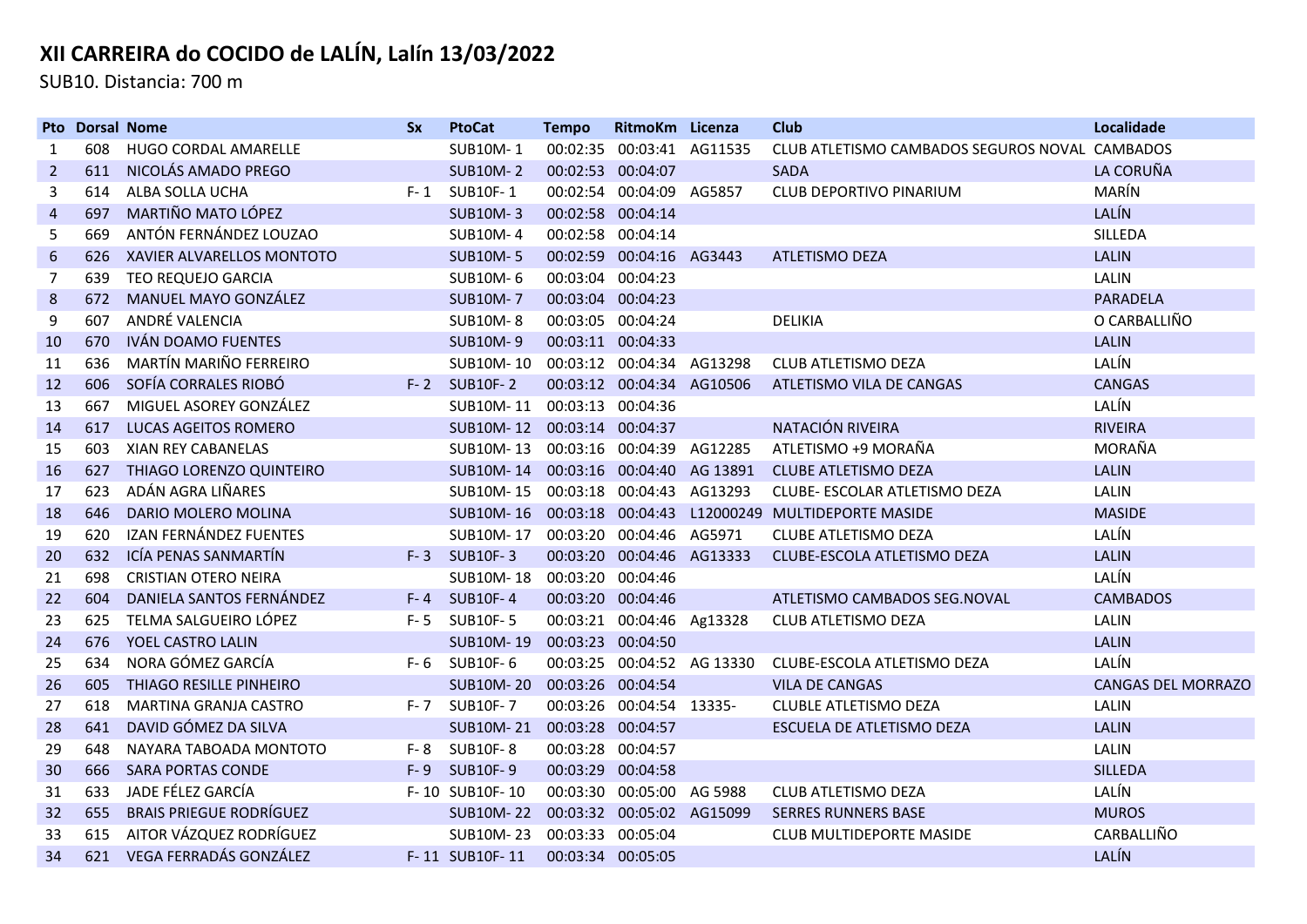| 35 | 629 | <b>MATEO SUEIRO MATO</b>                       | SUB10M-24 00:03:35 00:05:06 AG5979   |                           |                           | CLUBE-ESCOLA ATLETISMO DEZA          | LALIN           |
|----|-----|------------------------------------------------|--------------------------------------|---------------------------|---------------------------|--------------------------------------|-----------------|
| 36 | 624 | LUIS GARCÍA FERRO                              | <b>SUB10M-25</b>                     |                           | 00:03:36 00:05:08 AG13292 | ESCOLA ATLETISMO DEZA                | <b>LALIN</b>    |
| 37 | 671 | YASSIN AMARANTE EL HAKIMY                      | SUB10M-26 00:03:36 00:05:08          |                           |                           |                                      | <b>CHANTADA</b> |
| 38 | 602 | URXA SECO CARAMÉS                              | F-12 SUB10F-12                       | 00:03:36 00:05:08 AG13523 |                           | ATLETISMO +9 MORAÑA                  | <b>MORAÑA</b>   |
| 39 | 635 | COSME TABOADA LÓPEZ                            | SUB10M-27 00:03:38 00:05:12 AG 13296 |                           |                           | ATLETISMO DEZA                       | LALÍN           |
| 40 | 661 | MARTIÑO CANGADO RODRÍGUEZ                      | <b>SUB10M-28</b>                     | 00:03:40 00:05:14         |                           |                                      | LALÍN           |
| 41 | 688 | HÉCTOR VIQUEIRA PICALLOS                       | SUB10M-29 00:03:42 00:05:16          |                           |                           |                                      | LALÍN           |
| 42 | 658 | SARA ALVARELLOS BUGALLO                        | F-13 SUB10F-13                       | 00:03:42 00:05:16         |                           |                                      | LALÍN           |
| 43 | 631 | LAURA DONSION CUÑARRO                          | F-14 SUB10F-14                       |                           | 00:03:44 00:05:20 AG 5978 | <b>ATLETISMO DEZA</b>                | LALÍN           |
| 44 | 660 | <b>LARA CORRAL RAMOS</b>                       | F-15 SUB10F-15                       | 00:03:49 00:05:27         |                           |                                      | <b>LALIN</b>    |
| 45 | 681 | ALEX MIGUEZ MEDELA                             | SUB10M-30 00:03:50 00:05:28          |                           |                           |                                      | <b>VIGO</b>     |
| 46 | 694 | PEDRO RUIZ MUMANY                              | SUB10M-31 00:03:50 00:05:29          |                           |                           |                                      | LALÍN           |
| 47 | 619 | FÉLIX REBOLLIDO CERNADAS                       | SUB10M-32 00:03:50 00:05:29 AG11449  |                           |                           | CLUBE DE ATLETISMO SERRES RUNNERS    | <b>MUROS</b>    |
| 48 | 687 | ÁNGEL BADAS ESPIÑO                             | <b>SUB10M-33</b>                     | 00:03:51 00:05:30         |                           |                                      | LALÍN           |
| 49 | 673 | IZAN VÁZQUEZ VARELA                            | SUB10M-34                            | 00:03:51 00:05:30         |                           |                                      | LALÍN           |
| 50 |     | 692 ANA GARCÍA VASILE                          | F-16 SUB10F-16                       | 00:03:52 00:05:32         |                           |                                      | CORUÑA (A)      |
| 51 | 664 | <b>CARLOTA TRABAZO IGLESIAS</b>                | F-17 SUB10F-17                       | 00:03:53 00:05:32         |                           |                                      | LALÍN           |
| 52 | 644 | <b>JOSE MARIA DENGRA FERNANDEZ</b>             | <b>SUB10M-35</b>                     | 00:03:53 00:05:33         |                           |                                      | <b>PORRIÑO</b>  |
| 53 | 657 | SARAY REBOREDO DATORRE                         | F-18 SUB10F-18                       | 00:03:53 00:05:33         |                           |                                      | LALÍN           |
| 54 | 656 | DIEGO PÉREZ GONZÁLEZ                           | <b>SUB10M-36</b>                     | 00:03:56 00:05:38         |                           |                                      | LALÍN           |
| 55 | 680 | AFRICA MIGUEZ MEDELA                           | F-19 SUB10F-19                       | 00:03:58 00:05:39         |                           |                                      | <b>VIGO</b>     |
| 56 | 663 | HELENA BLANCO FDZ-JARDÓN                       | F-20 SUB10F-20                       | 00:04:04 00:05:48         |                           |                                      | LALÍN           |
| 57 | 674 | AROA GIL DE LA TORRE                           | F-21 SUB10F-21                       | 00:04:05 00:05:49         |                           |                                      | LALÍN           |
| 58 | 678 | <b>VEGA DOCAMPO CAMPOS</b>                     | F-22 SUB10F-22                       | 00:04:06 00:05:51         |                           |                                      | LALÍN           |
| 59 | 651 | ANTIA EIRAS RODRÍGUEZ                          | F-23 SUB10F-23                       | 00:04:06 00:05:52         |                           | <b>SERRES RUNNERS</b>                | <b>MUROS</b>    |
| 60 | 653 | <b>MARTINA BARBE MAYO</b>                      | F-24 SUB10F-24                       | 00:04:08 00:05:54         |                           | <b>SERRES RUNNERS</b>                | <b>MUROS</b>    |
| 61 | 695 | CARMEN MARQUEZ FERNÁNDEZ JARDON F-25 SUB10F-25 |                                      | 00:04:12 00:06:00         |                           |                                      | LALÍN           |
| 62 | 643 | SONIA GONZÁLEZ RODRÍGUEZ                       | F-26 SUB10F-26                       | 00:04:15 00:06:04         |                           | MORAÑA EN RUTA                       | A ESTRADA       |
| 63 | 686 | IAGO RODRÍGUEZ FONDEVILA                       | SUB10M-37                            | 00:04:15 00:06:04         |                           |                                      | <b>LALIN</b>    |
| 64 | 699 | <b>GADEA MIGUEL CARRIL</b>                     | F-27 SUB10F-27                       | 00:04:16 00:06:05         |                           |                                      | <b>CAMBRE</b>   |
| 65 |     | 668 ARTAI ÁLVAREZ LÓPEZ                        | SUB10M-38 00:04:19 00:06:09          |                           |                           |                                      | LALÍN           |
| 66 | 630 | DANIELA RODRÍGUEZ FERNÁNDEZ                    | F-28 SUB10F-28                       |                           | 00:04:19 00:06:10 13332-  | CLUBE-ESCOLA ATLETISMO DEZA          | LALÍN           |
| 67 |     | 691 ANDER PÉREZ CALVO                          | SUB10M-39 00:04:21 00:06:12          |                           |                           |                                      | LALÍN           |
| 68 |     | 628 ANTÍA IGLESIAS TABOADA                     | F-29 SUB10F-29                       | 00:04:24 00:06:17         |                           |                                      | <b>LALIN</b>    |
| 69 | 659 | <b>MARTIN ROZAS GONZALEZ</b>                   | SUB10M-40 00:04:31 00:06:27          |                           |                           |                                      | LALÍN           |
| 70 | 638 | <b>MAURO SOTO OTERO</b>                        | SUB10M-41 00:04:32 00:06:28 AG12469  |                           |                           | <b>ATLETISMO DEZA</b>                | <b>LALIN</b>    |
| 71 | 675 | XOÁN FEIJOÓ QUAN                               | SUB10M-42 00:04:35 00:06:33          |                           |                           |                                      | PRADO, LALÍN    |
| 72 |     | 613 LEIRE PIÑEIRO PARIS                        | F-30 SUB10F-30                       | 00:05:11 00:07:24         |                           | <b>CLUB ATLETISMO SERRES RUNNERS</b> | <b>MUROS</b>    |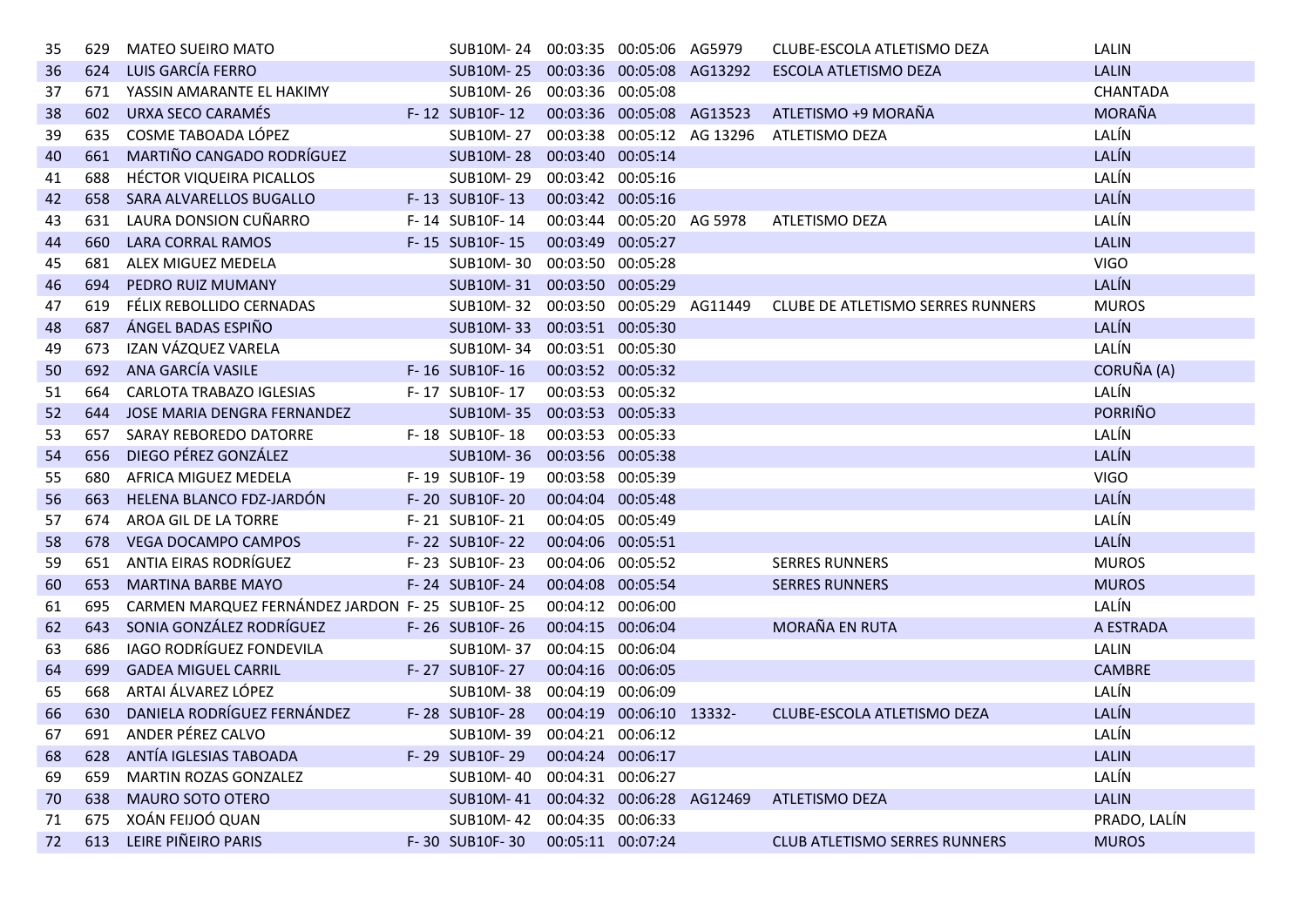SUB12. Distancia: 1.000 m

|                |     | <b>Pto Dorsal Nombre</b>        | <b>Sx</b> | <b>PtoCat</b>                       | <b>Tiempo</b>     | RitmoKm Licencia          |                             | <b>Club</b>                                            | Localidade             |
|----------------|-----|---------------------------------|-----------|-------------------------------------|-------------------|---------------------------|-----------------------------|--------------------------------------------------------|------------------------|
| 1              | 775 | JOSEP BASTOS DIZ                |           | SUB12M-1                            | 00:03:33 00:03:33 |                           |                             |                                                        | <b>VIGO</b>            |
| $\overline{2}$ | 728 | LUCÍA AGEITOS ROMERO            |           | F-1 SUB12F-1                        |                   | 00:03:34 00:03:34         |                             | <b>NATACION RIVEIRA</b>                                | SANTA UXIA DE RIBEIRA  |
| 3              | 708 | CARLOS RIVEIRO OUBIÑA           |           | SUB12M-2                            |                   | 00:03:41 00:03:41         |                             | ATLETISMO CAMBADOS SEG NOVAL                           | PADRENDA-MEAÑO         |
| $\overline{4}$ | 711 | <b>MATEO SANTOS FERNÁNDEZ</b>   |           | <b>SUB12M-3</b>                     |                   | 00:03:42 00:03:42         |                             | ATLETISMO CAMBADOS SEG.NOVAL                           | <b>CAMBADOS</b>        |
| 5              | 718 | DAVID LÓPEZ ALAMANCOS           |           | SUB12M-4                            |                   | 00:03:42 00:03:42 AG14518 |                             | <b>CD DELIKIA</b>                                      | O CARBALLIÑO           |
| 6              | 709 | DANIELA BAYÓN DIZ               |           | $F-2$ SUB12F-2                      | 00:03:43 00:03:43 |                           |                             | ATLETISMO CAMBADOS SEG NOVAL                           | <b>CAMBADOS</b>        |
| 7              | 705 | AINOA GALÁN AMO                 | $F - 3$   | SUB12F-3                            |                   | 00:03:44 00:03:44 AG3998  |                             | ATLETISMO +9 MORAÑA                                    | MORAÑA                 |
| 8              | 745 | LARA LÓPEZ SÁNCHEZ              |           | $F-4$ SUB12F-4                      |                   | 00:03:49 00:03:49 AG44    |                             | ESCOLA ATLETICA PEREIRO DE AGUIAR BEN CHO SHEY OURENSE |                        |
| 9              | 714 | SAMUEL CORRALES RIOBÓ           |           | <b>SUB12M-5</b>                     |                   | 00:03:49 00:03:49 AG3431  |                             | ATLETISMO VILA DE CANGAS                               | <b>CANGAS</b>          |
| 10             | 723 | SAMUEL VÁZQUEZ RODRÍGUEZ        |           | SUB12M-6                            |                   | 00:03:50 00:03:50         |                             | <b>CLUB DELIKIA</b>                                    | CARBALLIÑO             |
| 11             | 749 | JEYDEN JAEL SILVA GUERRERO      |           | SUB12M-7                            |                   | 00:03:56 00:03:56         |                             | NATACIÓN RIBEIRA                                       | RIBEIRA                |
| 12             | 707 | <b>JUDIT BARROS CAMPOS</b>      |           | F-5 SUB12F-5                        |                   | 00:04:01 00:04:01 AG3260  |                             | ATLETISMO +9 MORAÑA                                    | <b>MORAÑA</b>          |
| 13             | 770 | ROI SÁNCHEZ PEREIRO             |           | <b>SUB12M-8</b>                     |                   | 00:04:02 00:04:02         |                             |                                                        | LALIN                  |
| 14             | 727 | ETHAN SOBRADELO PATIÑO          |           | <b>SUB12M-9</b>                     |                   |                           |                             | 00:04:07 00:04:07 54228481- CLUB NATACIÓN RIBEIRA      | <b>RIBEIRA</b>         |
| 15             | 720 | CANDELA BAULO VIÑAS             |           | $F-6$ SUB12F-6                      |                   | 00:04:10 00:04:10         |                             | <b>CLUB ATLETISMO CAMBADOS</b>                         | <b>CAMBADOS</b>        |
| 16             | 743 | MARTÍN RODRIGUEZ ANTÓN          |           | SUB12M-10 00:04:11 00:04:11 AG11785 |                   |                           |                             | COMESAÑA SPORTING CLUB                                 | <b>VIGO</b>            |
| 17             | 751 | CLARA LÓPEZ RODRÍGUEZ           |           | F-7 SUB12F-7                        |                   | 00:04:11 00:04:11 AG6916  |                             | SDCOMPOSTELA ATLETISMO                                 | SANTIAGO DE COMPOSTELA |
| 18             | 761 | MARTÍN DOAMO FUENTES            |           | SUB12M-11 00:04:15 00:04:15         |                   |                           |                             |                                                        | <b>LALIN</b>           |
| 19             | 774 | EDUARDO GONZÁLEZ CAMPOS         |           | SUB12M-12 00:04:16 00:04:16         |                   |                           |                             |                                                        | <b>VIGO</b>            |
| 20             | 737 | DUARTE GARCÍA FERNÁNDEZ         |           | SUB12M-13 00:04:18 00:04:18 AG 3452 |                   |                           |                             | CLUBE-ESCOLA ATLETISMO DEZA                            | LALÍN (CASCO URBANO)   |
| 21             | 735 | ALEJO GARCÍA PORRAL             |           | SUB12M-14 00:04:20 00:04:20 AG5982  |                   |                           |                             | ATLETISMO DEZA                                         | LALIN                  |
| 22             | 758 | ERIK CASTRO RODRÍGUEZ           |           | SUB12M-15 00:04:24 00:04:24         |                   |                           |                             |                                                        | LALÍN                  |
| 23             | 759 | IVÁN MÉNDEZ RAMOS               |           | SUB12M-16 00:04:25 00:04:25 AG3448  |                   |                           |                             | ATLETISMO DEZA                                         | LALÍN                  |
| 24             | 710 | <b>BREIXO FERNANDEZ ACHA</b>    |           | SUB12M-17 00:04:27 00:04:27         |                   |                           |                             | ATLETISMO CAMBADOS SEG.NOVAL                           | <b>CAMBADOS</b>        |
| 25             | 715 | VALERIA GONZÁLEZ RODRÍGUEZ      | F- 8      | SUB12F-8                            |                   |                           | 00:04:27 00:04:27 44463401- | DELIKIA                                                | CARBALLIÑO             |
| 26             | 754 | <b>CLARA LEIS MARGARETO</b>     |           | F-9 SUB12F-9                        |                   | 00:04:30 00:04:30 AG11840 |                             | S D COMPOSTELA                                         | SANTIAGO DE COMPOSTELA |
| 27             | 767 | MANUEL MÉNDEZ PÉREZ             |           | SUB12M-18 00:04:30 00:04:30         |                   |                           |                             |                                                        | LALÍN                  |
| 28             | 773 | UNAI MATO RAVIÑA                |           | SUB12M-19 00:04:30 00:04:30         |                   |                           |                             |                                                        | LALÍN                  |
| 29             | 763 | CELIA MAYO GONZÁLEZ             |           | F-10 SUB12F-10                      | 00:04:30 00:04:30 |                           |                             |                                                        | PARADELA               |
| 30             | 733 | IAGO RODRÍGUEZ FERNÁNDEZ        |           | SUB12M-20 00:04:35 00:04:35 7740-   |                   |                           |                             | CLUBE-ESCOLA ATLETISMO DEZA                            | LALÍN                  |
| 31             | 752 | <b>MARTINA RODRÍGUEZ CASTRO</b> |           | F-11 SUB12F-11                      |                   | 00:04:36 00:04:36 AG 7287 |                             | SD COMPOSTELA ATLETISMO                                | SANTIAGO DE COMPOSTELA |
| 32             | 769 | PABLO CAMPOS PARDO              |           | SUB12M-21 00:04:37 00:04:37         |                   |                           |                             |                                                        | LALÍN                  |
| 33             | 726 | NICOLÁS FUENTES GARCÍA          |           | SUB12M-22 00:04:43 00:04:43 3454-   |                   |                           |                             | CLUB ESCOLA ATLETISMO DEZA                             | LALÍN                  |
| 34             | 750 | <b>ARIANA IGLESIAS TURNES</b>   |           | F-12 SUB12F-12                      |                   | 00:04:43 00:04:43 AG3538  |                             | SD COMPOSTELA ATLETISMO                                | <b>SANTIAGO</b>        |
| 35             | 766 | <b>NAIARA GIL DE LA TORRE</b>   |           | F-13 SUB12F-13                      | 00:04:45 00:04:45 |                           |                             |                                                        | LALÍN                  |
| 36             | 704 | <b>FABIO PARDO PORTA</b>        |           | SUB12M-23 00:04:46 00:04:46 AG5876  |                   |                           |                             | ATLETISMO +9 MORAÑA                                    | <b>MORAÑA</b>          |
| 37             | 776 | SOFÍA SUÁREZ GÓMEZ              |           | F-14 SUB12F-14                      |                   | 00:04:49 00:04:49 7622-   |                             | SD COMPOSTELA                                          | SANTIAGO DE COMPOSTELA |
| 38             | 731 | LEÓN DIEGO FEIJOÓ QUAN          |           |                                     |                   |                           |                             | SUB12M-24 00:04:49 00:04:49 AG 202678 ATLETISMO DEZA   | <b>LALIN</b>           |
| 39             | 747 | ANXO LÓPEZ PALLARES             |           | SUB12M-25 00:04:50 00:04:50         |                   |                           |                             | LALIN                                                  | LALÍN                  |
| 40             | 730 | SAMUEL SABIN IGLESIAS           |           | SUB12M-26 00:04:51 00:04:51 Ag12206 |                   |                           |                             | <b>ATLETISMO FENE</b>                                  | <b>FENE</b>            |